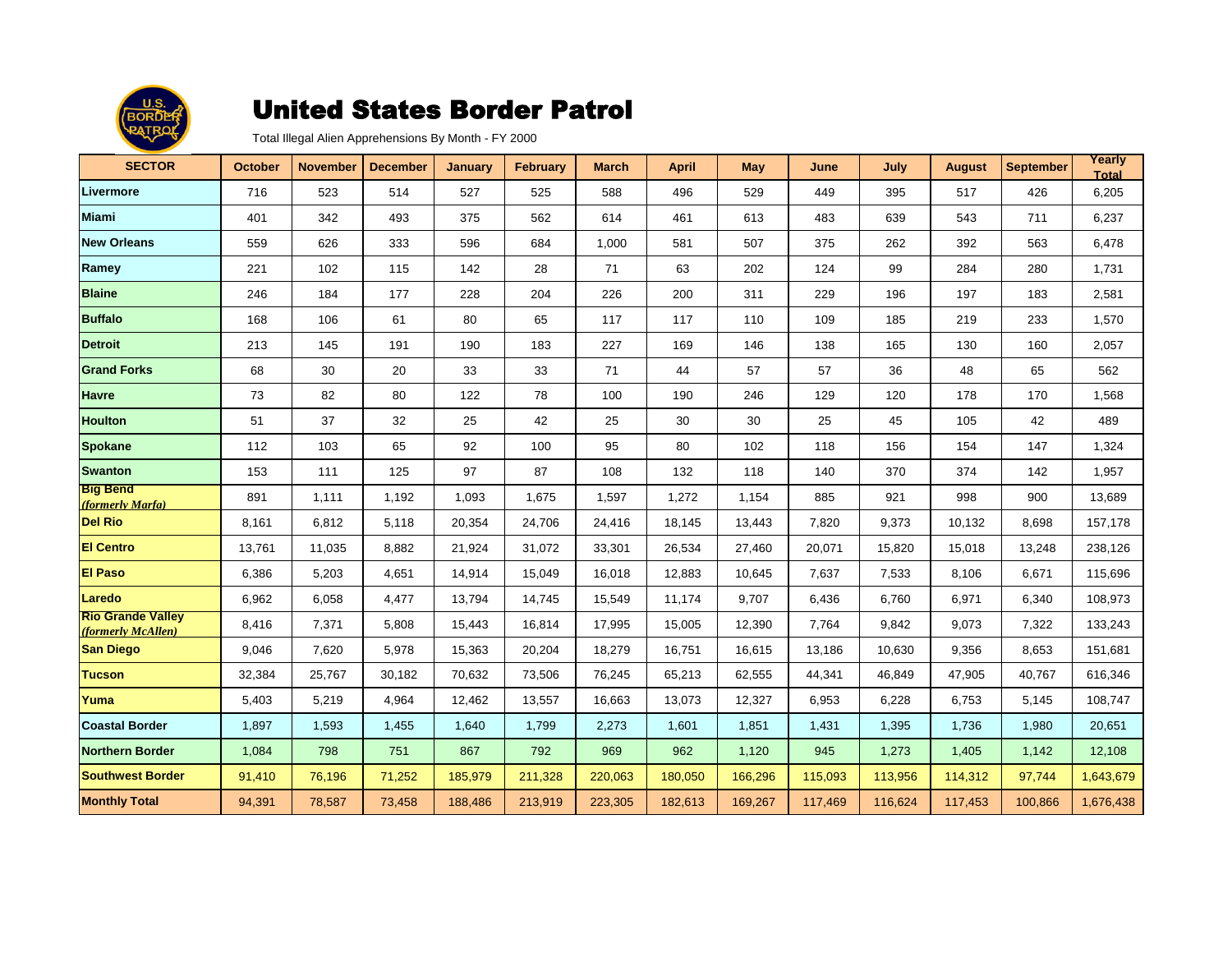

| <b>SECTOR</b>                                  | <b>October</b> | <b>November</b> | <b>December</b> | <b>January</b> | <b>February</b> | <b>March</b> | <b>April</b> | <b>May</b> | June   | July   | <b>August</b> | <b>September</b> | Yearly<br><b>Total</b> |
|------------------------------------------------|----------------|-----------------|-----------------|----------------|-----------------|--------------|--------------|------------|--------|--------|---------------|------------------|------------------------|
| Livermore                                      | 532            | 449             | 360             | 403            | 407             | 463          | 443          | 482        | 463    | 436    | 406           | 367              | 5,211                  |
| <b>Miami</b>                                   | 338            | 590             | 481             | 483            | 452             | 392          | 399          | 503        | 607    | 735    | 532           | 450              | 5,962                  |
| <b>New Orleans</b>                             | 315            | 306             | 396             | 358            | 634             | 446          | 740          | 377        | 346    | 402    | 354           | 359              | 5,033                  |
| Ramey                                          | 399            | 285             | 187             | 418            | 79              | 73           | 19           | 117        | 94     | 107    | 101           | 73               | 1,952                  |
| <b>Blaine</b>                                  | 179            | 168             | 151             | 141            | 159             | 175          | 145          | 194        | 231    | 192    | 186           | 168              | 2,089                  |
| <b>Buffalo</b>                                 | 203            | 85              | 74              | 87             | 81              | 116          | 89           | 137        | 134    | 165    | 156           | 107              | 1,434                  |
| <b>Detroit</b>                                 | 132            | 139             | 107             | 195            | 182             | 167          | 157          | 156        | 177    | 195    | 349           | 150              | 2,106                  |
| <b>Grand Forks</b>                             | 48             | 23              | 45              | 44             | 66              | 73           | 96           | 85         | 112    | 100    | 144           | 85               | 921                    |
| <b>Havre</b>                                   | 108            | 67              | 58              | 77             | 136             | 108          | 104          | 97         | 93     | 169    | 175           | 113              | 1,305                  |
| <b>Houlton</b>                                 | 40             | 37              | 30              | 54             | 27              | 30           | 24           | 31         | 33     | 153    | 182           | 44               | 685                    |
| <b>Spokane</b>                                 | 158            | 114             | 126             | 99             | 100             | 131          | 87           | 95         | 117    | 132    | 109           | 67               | 1,335                  |
| <b>Swanton</b>                                 | 126            | 120             | 75              | 101            | 73              | 95           | 109          | 139        | 168    | 543    | 715           | 199              | 2,463                  |
| <b>Big Bend</b><br>(formerly Marfa)            | 844            | 874             | 776             | 846            | 1,046           | 1,427        | 1,249        | 1,123      | 1,058  | 1,107  | 906           | 831              | 12,087                 |
| <b>Del Rio</b>                                 | 7,648          | 5,344           | 3,756           | 11,218         | 16,447          | 16,833       | 11,444       | 9,005      | 7,048  | 6,069  | 6,038         | 4,025            | 104,875                |
| <b>El Centro</b>                               | 13,712         | 9,979           | 8,299           | 18,672         | 21,412          | 21,815       | 20,699       | 17,203     | 11,385 | 11,175 | 10,965        | 7,536            | 172,852                |
| <b>El Paso</b>                                 | 6,095          | 5,401           | 4,683           | 10,862         | 12,369          | 15,311       | 12,738       | 11,343     | 8,035  | 8,607  | 9,945         | 7,468            | 112,857                |
| Laredo                                         | 5,154          | 3,652           | 2,762           | 8,228          | 10,656          | 12,604       | 9,928        | 9,216      | 6,586  | 6,475  | 7,338         | 4,469            | 87,068                 |
| <b>Rio Grande Valley</b><br>(formerly McAllen) | 6,634          | 5,975           | 4,280           | 10,102         | 12,298          | 12,890       | 11,366       | 11,204     | 8,152  | 9,191  | 9,426         | 6,326            | 107,844                |
| <b>San Diego</b>                               | 8,002          | 5,556           | 5,270           | 11,558         | 12,085          | 13,510       | 12,597       | 11,270     | 8,467  | 7,580  | 8,297         | 5,883            | 110,075                |
| <b>Tucson</b>                                  | 30,009         | 25,889          | 20,907          | 43,972         | 54,913          | 64,779       | 52,949       | 44,573     | 33,602 | 29,550 | 28,028        | 20,504           | 449,675                |
| Yuma                                           | 4,534          | 5,039           | 4,348           | 9,632          | 11,003          | 11,411       | 9,843        | 7,990      | 4,798  | 3,848  | 3,705         | 2,234            | 78,385                 |
| <b>Coastal Border</b>                          | 1,584          | 1,630           | 1,424           | 1,662          | 1,572           | 1,374        | 1,601        | 1,479      | 1,510  | 1,680  | 1,393         | 1,249            | 18,158                 |
| Northern Border                                | 994            | 753             | 666             | 798            | 824             | 895          | 811          | 934        | 1,065  | 1,649  | 2,016         | 933              | 12,338                 |
| <b>Southwest Border</b>                        | 82,632         | 67,709          | 55,081          | 125,090        | 152,229         | 170,580      | 142,813      | 122,927    | 89,131 | 83,602 | 84,648        | 59,276           | 1,235,718              |
| <b>Monthly Total</b>                           | 85,210         | 70,092          | 57,171          | 127,550        | 154,625         | 172,849      | 145,225      | 125,340    | 91,706 | 86,931 | 88,057        | 61,458           | 1,266,214              |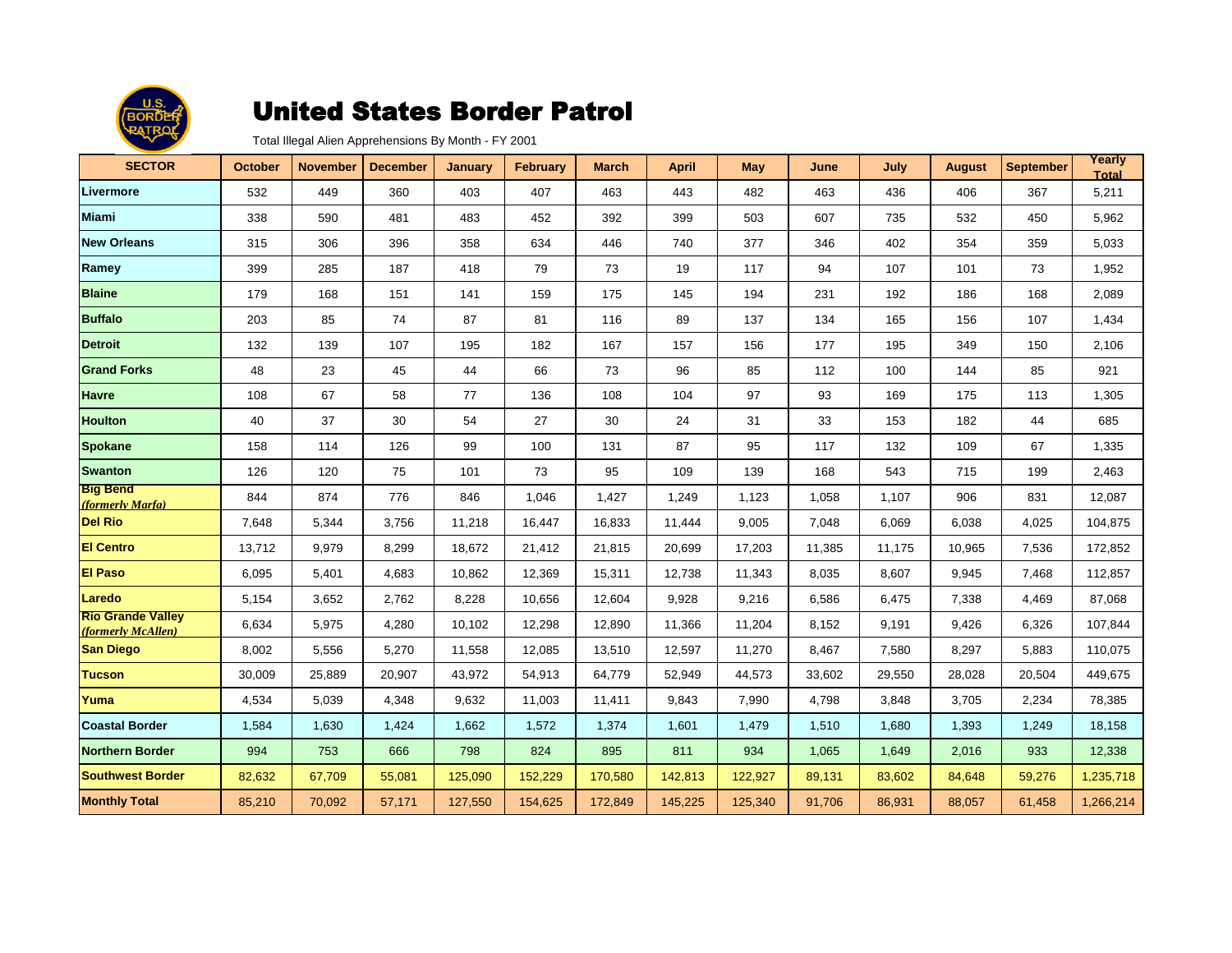

| <b>SECTOR</b>                                  | <b>October</b> | <b>November</b> | <b>December</b> | <b>January</b> | <b>February</b> | <b>March</b> | <b>April</b> | <b>May</b> | June   | July   | <b>August</b> | <b>September</b> | Yearly<br><b>Total</b> |
|------------------------------------------------|----------------|-----------------|-----------------|----------------|-----------------|--------------|--------------|------------|--------|--------|---------------|------------------|------------------------|
| Livermore                                      | 437            | 439             | 373             | 362            | 247             | 314          | 359          | 340        | 360    | 358    | 457           | 325              | 4,371                  |
| <b>Miami</b>                                   | 391            | 352             | 251             | 445            | 415             | 494          | 422          | 475        | 440    | 532    | 564           | 362              | 5,143                  |
| <b>New Orleans</b>                             | 352            | 220             | 299             | 357            | 373             | 459          | 492          | 307        | 460    | 427    | 424           | 495              | 4,665                  |
| Ramey                                          | 3              | 47              | 11              | 37             | 36              | 98           | 32           | 94         | 29     | 90     | 222           | 136              | 835                    |
| <b>Blaine</b>                                  | 127            | 152             | 172             | 106            | 147             | 132          | 156          | 175        | 124    | 148    | 157           | 136              | 1,732                  |
| <b>Buffalo</b>                                 | 50             | 73              | 36              | 74             | 101             | 112          | 155          | 121        | 85     | 64     | 142           | 89               | 1,102                  |
| <b>Detroit</b>                                 | 135            | 106             | 98              | 99             | 135             | 107          | 137          | 132        | 106    | 173    | 133           | 150              | 1,511                  |
| <b>Grand Forks</b>                             | 85             | 80              | 87              | 93             | 87              | 113          | 131          | 159        | 153    | 138    | 108           | 135              | 1,369                  |
| <b>Havre</b>                                   | 114            | 119             | 92              | 89             | 107             | 144          | 123          | 138        | 113    | 139    | 163           | 122              | 1,463                  |
| <b>Houlton</b>                                 | 27             | 31              | 24              | 43             | 40              | 35           | 31           | 36         | 28     | 42     | 59            | 36               | 432                    |
| <b>Spokane</b>                                 | 62             | 53              | 60              | 98             | 91              | 100          | 90           | 104        | 99     | 135    | 121           | 129              | 1,142                  |
| <b>Swanton</b>                                 | 82             | 73              | 76              | 71             | 58              | 104          | 100          | 125        | 210    | 293    | 387           | 157              | 1,736                  |
| <b>Big Bend</b><br>(formerly Marfa)            | 913            | 810             | 876             | 826            | 1,040           | 1,184        | 1,312        | 1,163      | 702    | 748    | 940           | 878              | 11,392                 |
| <b>Del Rio</b>                                 | 2,938          | 2,367           | 2,104           | 8,384          | 10,087          | 12,068       | 8,540        | 5,404      | 3,787  | 3,301  | 4,297         | 3,708            | 66,985                 |
| <b>El Centro</b>                               | 4,069          | 3,318           | 3,720           | 9,670          | 11,118          | 15,673       | 14,274       | 11,415     | 8,870  | 7,897  | 9,557         | 8,692            | 108,273                |
| <b>El Paso</b>                                 | 4,441          | 3,483           | 3,784           | 8,185          | 9,393           | 11,309       | 11,783       | 9,972      | 6,931  | 8,044  | 9,018         | 7,811            | 94,154                 |
| Laredo                                         | 3,431          | 2,949           | 2,608           | 7,711          | 10,628          | 12,270       | 10,709       | 7,861      | 6,545  | 5,830  | 6,376         | 5,177            | 82,095                 |
| <b>Rio Grande Valley</b><br>(formerly McAllen) | 4,784          | 3,744           | 3,843           | 8,035          | 8,438           | 10,153       | 10,310       | 9,473      | 8,109  | 7,523  | 8,762         | 6,753            | 89,927                 |
| <b>San Diego</b>                               | 4,530          | 3,178           | 3,183           | 7,716          | 9,172           | 12,832       | 11,712       | 11,222     | 9,251  | 9,340  | 10,115        | 8,430            | 100,681                |
| <b>Tucson</b>                                  | 11,124         | 10,523          | 9,208           | 25,182         | 32,264          | 46,094       | 47,712       | 36,333     | 30,898 | 30,212 | 30,078        | 24,020           | 333,648                |
| Yuma                                           | 1,582          | 2,134           | 2,175           | 4,084          | 3,584           | 5,409        | 5,569        | 4,581      | 3,562  | 3,766  | 3,414         | 2,794            | 42,654                 |
| <b>Coastal Border</b>                          | 1,183          | 1,058           | 934             | 1,201          | 1,071           | 1,365        | 1,305        | 1,216      | 1,289  | 1,407  | 1,667         | 1,318            | 15,014                 |
| <b>Northern Border</b>                         | 682            | 687             | 645             | 673            | 766             | 847          | 923          | 990        | 918    | 1,132  | 1,270         | 954              | 10,487                 |
| <b>Southwest Border</b>                        | 37,812         | 32,506          | 31,501          | 79,793         | 95,724          | 126,992      | 121,921      | 97,424     | 78,655 | 76,661 | 82,557        | 68,263           | 929,809                |
| <b>Monthly Total</b>                           | 39,677         | 34,251          | 33,080          | 81,667         | 97,561          | 129,204      | 124,149      | 99,630     | 80,862 | 79,200 | 85,494        | 70,535           | 955,310                |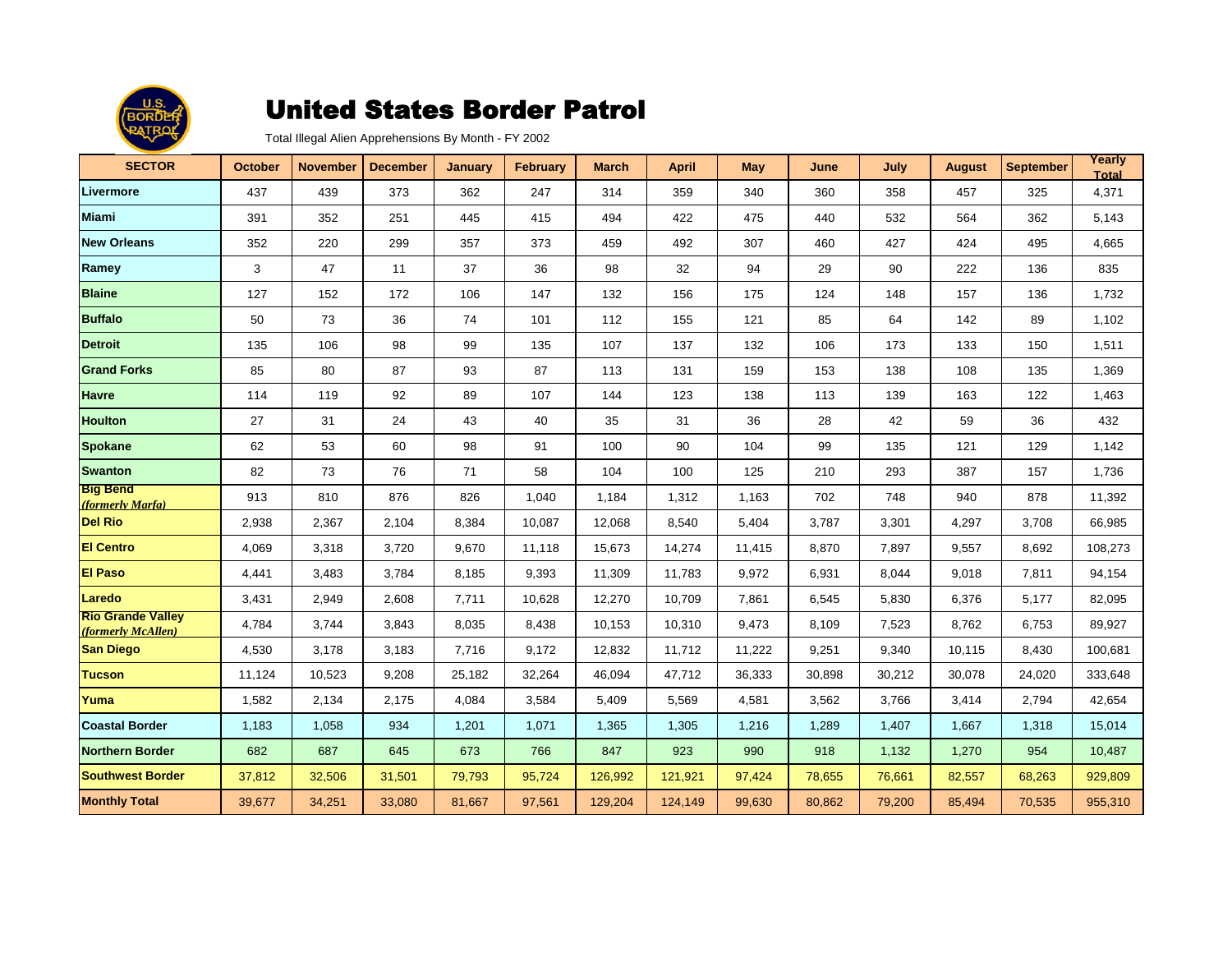

| <b>SECTOR</b>                                  | <b>October</b> | <b>November</b> | <b>December</b> | <b>January</b> | <b>February</b> | <b>March</b> | <b>April</b> | <b>May</b> | June   | July   | <b>August</b> | <b>September</b> | Yearly<br><b>Total</b> |
|------------------------------------------------|----------------|-----------------|-----------------|----------------|-----------------|--------------|--------------|------------|--------|--------|---------------|------------------|------------------------|
| Livermore                                      | 371            | 292             | 288             | 309            | 253             | 315          | 336          | 330        | 267    | 247    | 211           | 346              | 3,565                  |
| <b>Miami</b>                                   | 686            | 398             | 287             | 493            | 542             | 461          | 623          | 434        | 408    | 491    | 481           | 627              | 5,931                  |
| <b>New Orleans</b>                             | 462            | 430             | 349             | 535            | 506             | 504          | 576          | 516        | 399    | 378    | 252           | 244              | 5,151                  |
| Ramey                                          | 198            | 316             | 121             | 201            | 32              | 36           | 46           | 231        | 81     | 21     | 172           | 233              | 1,688                  |
| <b>Blaine</b>                                  | 107            | 107             | 89              | 92             | 116             | 125          | 93           | 121        | 69     | 152    | 140           | 169              | 1,380                  |
| <b>Buffalo</b>                                 | 112            | 79              | 55              | 35             | 30              | 34           | 26           | 22         | 33     | 28     | 30            | 80               | 564                    |
| <b>Detroit</b>                                 | 151            | 195             | 153             | 178            | 188             | 170          | 220          | 195        | 196    | 235    | 232           | 232              | 2,345                  |
| <b>Grand Forks</b>                             | 102            | 81              | 88              | 78             | 110             | 119          | 113          | 90         | 99     | 123    | 131           | 89               | 1,223                  |
| <b>Havre</b>                                   | 151            | 105             | 86              | 92             | 98              | 97           | 156          | 135        | 132    | 128    | 110           | 116              | 1,406                  |
| <b>Houlton</b>                                 | 53             | 22              | 12              | 19             | 17              | 16           | 19           | 30         | 21     | 38     | 29            | 16               | 292                    |
| <b>Spokane</b>                                 | 126            | 88              | 72              | 79             | 69              | 54           | 42           | 60         | 68     | 137    | 87            | 110              | 992                    |
| <b>Swanton</b>                                 | 107            | 80              | 80              | 101            | 113             | 121          | 101          | 156        | 337    | 352    | 235           | 172              | 1,955                  |
| <b>Big Bend</b><br>(formerly Marfa)            | 754            | 722             | 872             | 862            | 974             | 1,097        | 860          | 1,099      | 678    | 773    | 867           | 761              | 10,319                 |
| <b>Del Rio</b>                                 | 3,037          | 1.942           | 2,083           | 6,546          | 7,127           | 6,579        | 5,020        | 4,973      | 2,857  | 2,993  | 3,700         | 3,288            | 50,145                 |
| <b>El Centro</b>                               | 8,399          | 6,107           | 4,572           | 12,369         | 13,293          | 11,632       | 6,116        | 6,528      | 5,791  | 6,128  | 6,076         | 5,088            | 92,099                 |
| <b>El Paso</b>                                 | 6,545          | 5,303           | 4,008           | 9,255          | 10,000          | 8,883        | 7,359        | 8,120      | 6,998  | 7,618  | 7,538         | 7,189            | 88,816                 |
| Laredo                                         | 4,644          | 4,157           | 3,991           | 7,444          | 7,603           | 7,803        | 5,990        | 6,683      | 5,165  | 5,570  | 6,371         | 5,100            | 70,521                 |
| <b>Rio Grande Valley</b><br>(formerly McAllen) | 6,024          | 4,218           | 3,814           | 7,630          | 7,905           | 7,498        | 6,560        | 7,095      | 6,153  | 7,042  | 7,737         | 6,073            | 77,749                 |
| <b>San Diego</b>                               | 7,339          | 5,379           | 4,280           | 10,177         | 10,958          | 11,158       | 9,082        | 10,680     | 9,271  | 10,207 | 11,217        | 11,767           | 111,515                |
| <b>Tucson</b>                                  | 21,352         | 17,206          | 11,481          | 26,826         | 33,854          | 37,055       | 29,099       | 37,847     | 32,532 | 34,201 | 36,639        | 29,171           | 347,263                |
| Yuma                                           | 3,698          | 2,697           | 2,723           | 5,816          | 5,155           | 6,694        | 5,273        | 5,665      | 6,085  | 4,752  | 4,341         | 3,739            | 56,638                 |
| <b>Coastal Border</b>                          | 1,717          | 1,436           | 1,045           | 1,538          | 1,333           | 1,316        | 1,581        | 1,511      | 1,155  | 1,137  | 1,116         | 1,450            | 16,335                 |
| <b>Northern Border</b>                         | 909            | 757             | 635             | 674            | 741             | 736          | 770          | 809        | 955    | 1,193  | 994           | 984              | 10,157                 |
| <b>Southwest Border</b>                        | 61,792         | 47,731          | 37,824          | 86,925         | 96,869          | 98,399       | 75,359       | 88,690     | 75,530 | 79,284 | 84,486        | 72,176           | 905,065                |
| <b>Monthly Total</b>                           | 64,418         | 49,924          | 39,504          | 89,137         | 98,943          | 100,451      | 77,710       | 91,010     | 77,640 | 81,614 | 86,596        | 74,610           | 931,557                |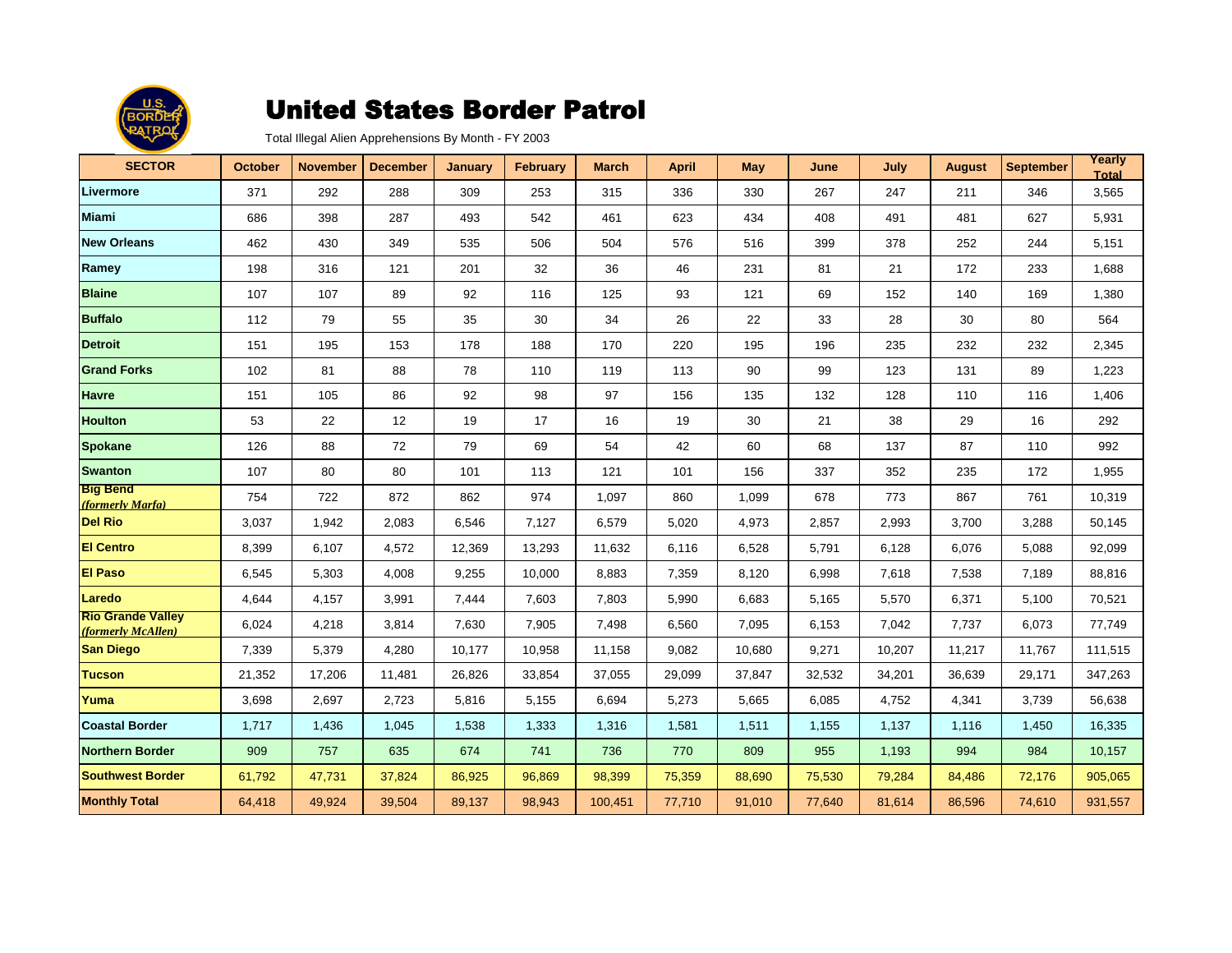

| <b>SECTOR</b>                                  | <b>October</b> | <b>November</b> | <b>December</b> | <b>January</b> | <b>February</b> | <b>March</b> | April   | <b>May</b> | June   | July        | <b>August</b> | <b>September</b> | Yearly<br><b>Total</b> |
|------------------------------------------------|----------------|-----------------|-----------------|----------------|-----------------|--------------|---------|------------|--------|-------------|---------------|------------------|------------------------|
| Livermore                                      | 296            | 225             | 220             | 172            | 184             | 183          | 185     | 214        | 171    | $\mathbf 0$ | 0             | $\mathbf 0$      | 1,850                  |
| <b>Miami</b>                                   | 437            | 321             | 367             | 522            | 418             | 346          | 371     | 252        | 415    | 344         | 494           | 315              | 4,602                  |
| <b>New Orleans</b>                             | 284            | 244             | 184             | 293            | 226             | 376          | 282     | 286        | 296    | 98          | 158           | 162              | 2,889                  |
| Ramey                                          | 213            | 247             | 332             | 166            | 188             | 31           | 178     | 87         | 99     | 74          | 165           | 33               | 1,813                  |
| <b>Blaine</b>                                  | 135            | 100             | 101             | 76             | 118             | 145          | 132     | 136        | 106    | 85          | 117           | 103              | 1,354                  |
| <b>Buffalo</b>                                 | 25             | 17              | 30              | 28             | 28              | 84           | 60      | 84         | 85     | 86          | 95            | 49               | 671                    |
| <b>Detroit</b>                                 | 154            | 157             | 111             | 114            | 108             | 202          | 149     | 173        | 148    | 184         | 212           | 200              | 1,912                  |
| <b>Grand Forks</b>                             | 92             | 89              | 85              | 105            | 70              | 106          | 84      | 134        | 136    | 122         | 105           | 97               | 1,225                  |
| <b>Havre</b>                                   | 81             | 48              | 90              | 84             | 62              | 84           | 69      | 92         | 83     | 108         | 106           | 79               | 986                    |
| <b>Houlton</b>                                 | 27             | 19              | 17              | 38             | 17              | 15           | 17      | 22         | 17     | 32          | 24            | 18               | 263                    |
| <b>Spokane</b>                                 | 83             | 79              | 51              | 69             | 103             | 101          | 52      | 58         | 84     | 54          | 49            | 64               | 847                    |
| <b>Swanton</b>                                 | 177            | 82              | 107             | 224            | 182             | 195          | 141     | 179        | 270    | 526         | 374           | 244              | 2,701                  |
| <b>Big Bend</b><br>(formerly Marfa)            | 707            | 710             | 824             | 696            | 907             | 1,104        | 993     | 923        | 885    | 1,068       | 930           | 783              | 10,530                 |
| <b>Del Rio</b>                                 | 2,913          | 2,372           | 2,307           | 5,044          | 6,561           | 7,983        | 4,960   | 5,177      | 3,709  | 4,242       | 4,573         | 3,953            | 53,794                 |
| <b>El Centro</b>                               | 5,438          | 3,799           | 2,802           | 7,826          | 8,417           | 10,761       | 8,327   | 7,616      | 5,611  | 4,581       | 5,086         | 4,203            | 74,467                 |
| <b>El Paso</b>                                 | 6,451          | 5,244           | 4,030           | 8,768          | 10,584          | 13,483       | 12,632  | 10,343     | 8,432  | 8,654       | 8,321         | 7,457            | 104,399                |
| Laredo                                         | 4,479          | 4,670           | 3,571           | 6,540          | 8,057           | 9,686        | 7,069   | 7,421      | 6,149  | 5,376       | 6,570         | 5,118            | 74,706                 |
| <b>Rio Grande Valley</b><br>(formerly McAllen) | 5,414          | 5,053           | 4,636           | 8,102          | 8,732           | 10,149       | 9,618   | 8,916      | 7,423  | 8,826       | 8,542         | 7,536            | 92,947                 |
| <b>San Diego</b>                               | 10,426         | 7,996           | 5,849           | 13,405         | 13,252          | 17,532       | 15,962  | 14,976     | 11,548 | 9,530       | 9,716         | 8,416            | 138,608                |
| Tucson                                         | 26,530         | 24,890          | 17,349          | 34,913         | 45,312          | 72,095       | 64,563  | 53,132     | 42,013 | 39,114      | 38.740        | 33,120           | 491,771                |
| Yuma                                           | 3,033          | 3,160           | 2,246           | 7,227          | 8,847           | 12,188       | 11,344  | 10,222     | 8,820  | 10,774      | 10,768        | 9,431            | 98,060                 |
| <b>Coastal Border</b>                          | 1,230          | 1,037           | 1,103           | 1,153          | 1,016           | 936          | 1,016   | 839        | 981    | 516         | 817           | 510              | 11,154                 |
| <b>Northern Border</b>                         | 774            | 591             | 592             | 738            | 688             | 932          | 704     | 878        | 929    | 1,197       | 1,082         | 854              | 9,959                  |
| <b>Southwest Border</b>                        | 65,391         | 57,894          | 43,614          | 92,521         | 110,669         | 154,981      | 135,468 | 118,726    | 94,590 | 92,165      | 93,246        | 80,017           | 1,139,282              |
| <b>Monthly Total</b>                           | 67,395         | 59,522          | 45,309          | 94,412         | 112,373         | 156,849      | 137,188 | 120,443    | 96,500 | 93,878      | 95,145        | 81,381           | 1,160,395              |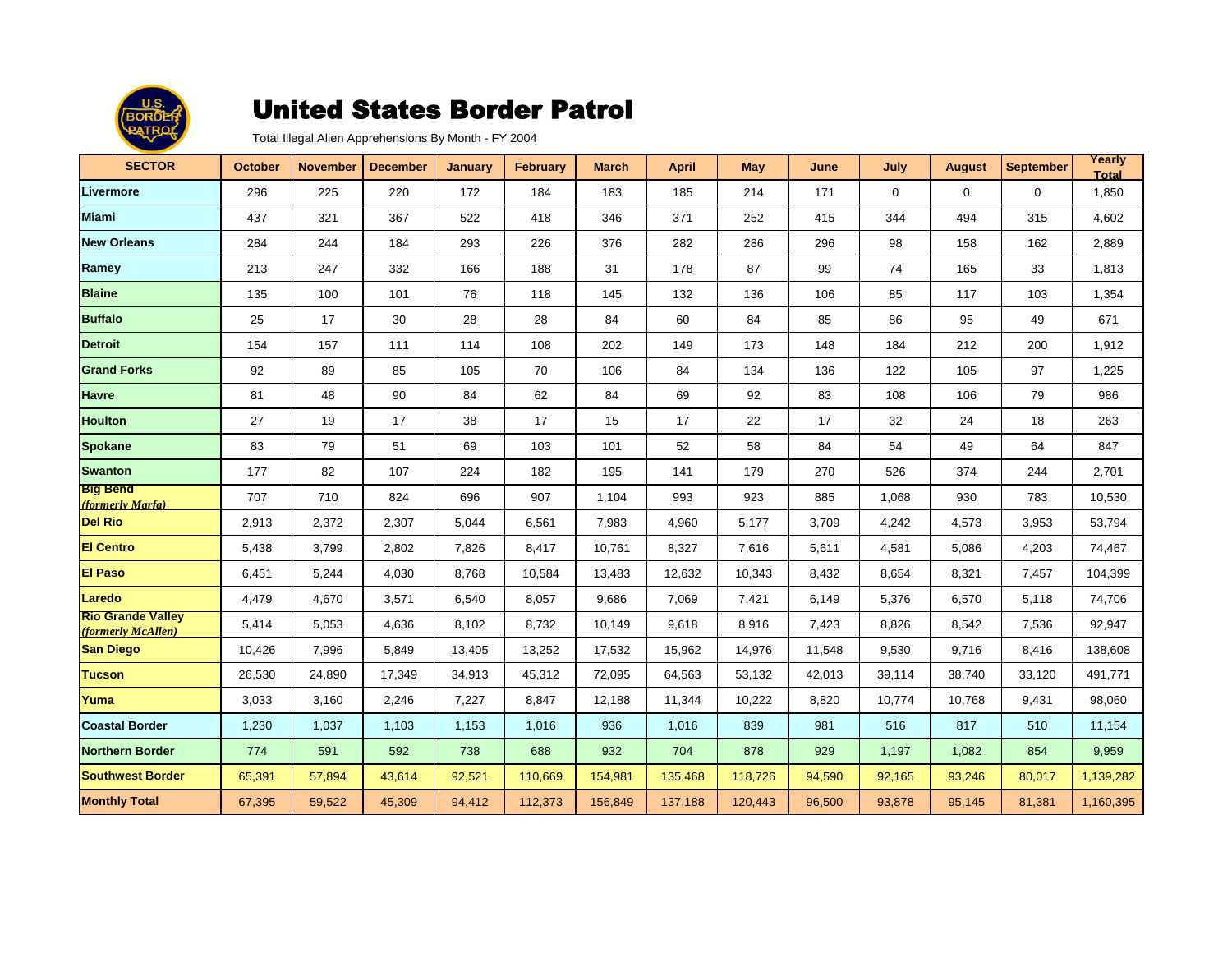

| <b>SECTOR</b>                                  | <b>October</b> | <b>November</b> | <b>December</b> | <b>January</b> | <b>February</b> | <b>March</b>   | <b>April</b> | <b>May</b> | June           | July         | <b>August</b> | <b>September</b> | Yearly<br><b>Total</b> |
|------------------------------------------------|----------------|-----------------|-----------------|----------------|-----------------|----------------|--------------|------------|----------------|--------------|---------------|------------------|------------------------|
| Livermore                                      | 51             | 26              | 6               | 3              | $\mathbf 0$     | $\overline{7}$ | 5            | 3          | $\overline{7}$ | $\mathbf{1}$ | $\mathbf 0$   | 5                | 114                    |
| <b>Miami</b>                                   | 541            | 460             | 489             | 641            | 487             | 574            | 536          | 717        | 676            | 648          | 586           | 890              | 7,245                  |
| <b>New Orleans</b>                             | 140            | 129             | 135             | 155            | 73              | 100            | 96           | 170        | 69             | 83           | 186           | 22               | 1,358                  |
| Ramey                                          | 188            | 112             | 205             | 33             | 106             | 63             | 163          | 67         | 103            | 101          | 156           | 322              | 1,619                  |
| <b>Blaine</b>                                  | 89             | 92              | 75              | 69             | 93              | 96             | 68           | 88         | 93             | 85           | 72            | 81               | 1,001                  |
| <b>Buffalo</b>                                 | 26             | 27              | 21              | 28             | 29              | 37             | 40           | 53         | 19             | 34           | 45            | 41               | 400                    |
| <b>Detroit</b>                                 | 200            | 176             | 133             | 164            | 205             | 193            | 132          | 113        | 122            | 107          | 132           | 116              | 1,793                  |
| <b>Grand Forks</b>                             | 109            | 72              | 73              | 98             | 90              | 61             | 35           | 24         | 41             | 28           | 56            | 67               | 754                    |
| <b>Havre</b>                                   | 83             | 106             | 57              | 73             | 70              | 85             | 105          | 89         | 88             | 70           | 74            | 48               | 948                    |
| <b>Houlton</b>                                 | 17             | 47              | 31              | 27             | 26              | 6              | 19           | 10         | 11             | 18           | 8             | 13               | 233                    |
| <b>Spokane</b>                                 | 26             | 26              | 30              | 26             | $\overline{7}$  | 22             | 33           | 30         | 41             | 18           | 14            | 6                | 279                    |
| <b>Swanton</b>                                 | 193            | 186             | 141             | 95             | 105             | 152            | 105          | 123        | 241            | 274          | 214           | 106              | 1,935                  |
| <b>Big Bend</b><br>(formerly Marfa)            | 844            | 713             | 722             | 802            | 1,113           | 1,364          | 1,276        | 866        | 620            | 761          | 777           | 678              | 10,536                 |
| <b>Del Rio</b>                                 | 3,856          | 2,795           | 2,768           | 6,120          | 7,248           | 7,935          | 7,584        | 6,270      | 4,947          | 5,873        | 6,498         | 6,612            | 68,506                 |
| <b>El Centro</b>                               | 3,723          | 2,798           | 1,772           | 4,963          | 5,926           | 6,632          | 6,010        | 5,352      | 3,829          | 3,712        | 5,047         | 5,958            | 55,722                 |
| <b>El Paso</b>                                 | 7,472          | 5,801           | 4,464           | 9,898          | 13,033          | 13,249         | 15,274       | 11,041     | 8,445          | 11,568       | 12,099        | 10,335           | 122,679                |
| Laredo                                         | 4,691          | 3,997           | 3,367           | 6,331          | 7,530           | 8,112          | 9,043        | 7,569      | 5,699          | 6,623        | 6,635         | 5,749            | 75,346                 |
| <b>Rio Grande Valley</b><br>(formerly McAllen) | 7,813          | 7,512           | 7,214           | 9,136          | 10,147          | 13,176         | 14,635       | 14,796     | 13,109         | 12,208       | 12,713        | 11,727           | 134,186                |
| <b>San Diego</b>                               | 6,702          | 5,428           | 4,632           | 9,390          | 10,864          | 12,750         | 16,534       | 15,114     | 10,921         | 10,010       | 11,798        | 12,761           | 126,904                |
| <b>Tucson</b>                                  | 31,940         | 27,673          | 17,631          | 35,873         | 45,875          | 64,096         | 52,644       | 40,764     | 31,694         | 32,390       | 29,178        | 29,321           | 439,079                |
| Yuma                                           | 8,872          | 8,418           | 5,836           | 10,507         | 12,039          | 15,734         | 17,062       | 14,051     | 11,522         | 11,809       | 11,988        | 10,600           | 138,438                |
| <b>Coastal Border</b>                          | 920            | 727             | 835             | 832            | 666             | 744            | 800          | 957        | 855            | 833          | 928           | 1,239            | 10,336                 |
| Northern Border                                | 743            | 732             | 561             | 580            | 625             | 652            | 537          | 530        | 656            | 634          | 615           | 478              | 7,343                  |
| <b>Southwest Border</b>                        | 75,913         | 65,135          | 48,406          | 93,020         | 113,775         | 143,048        | 140,062      | 115,823    | 90,786         | 94,954       | 96,733        | 93,741           | 1,171,396              |
| <b>Monthly Total</b>                           | 77,576         | 66,594          | 49,802          | 94,432         | 115,066         | 144,444        | 141,399      | 117,310    | 92,297         | 96,421       | 98,276        | 95,458           | 1,189,075              |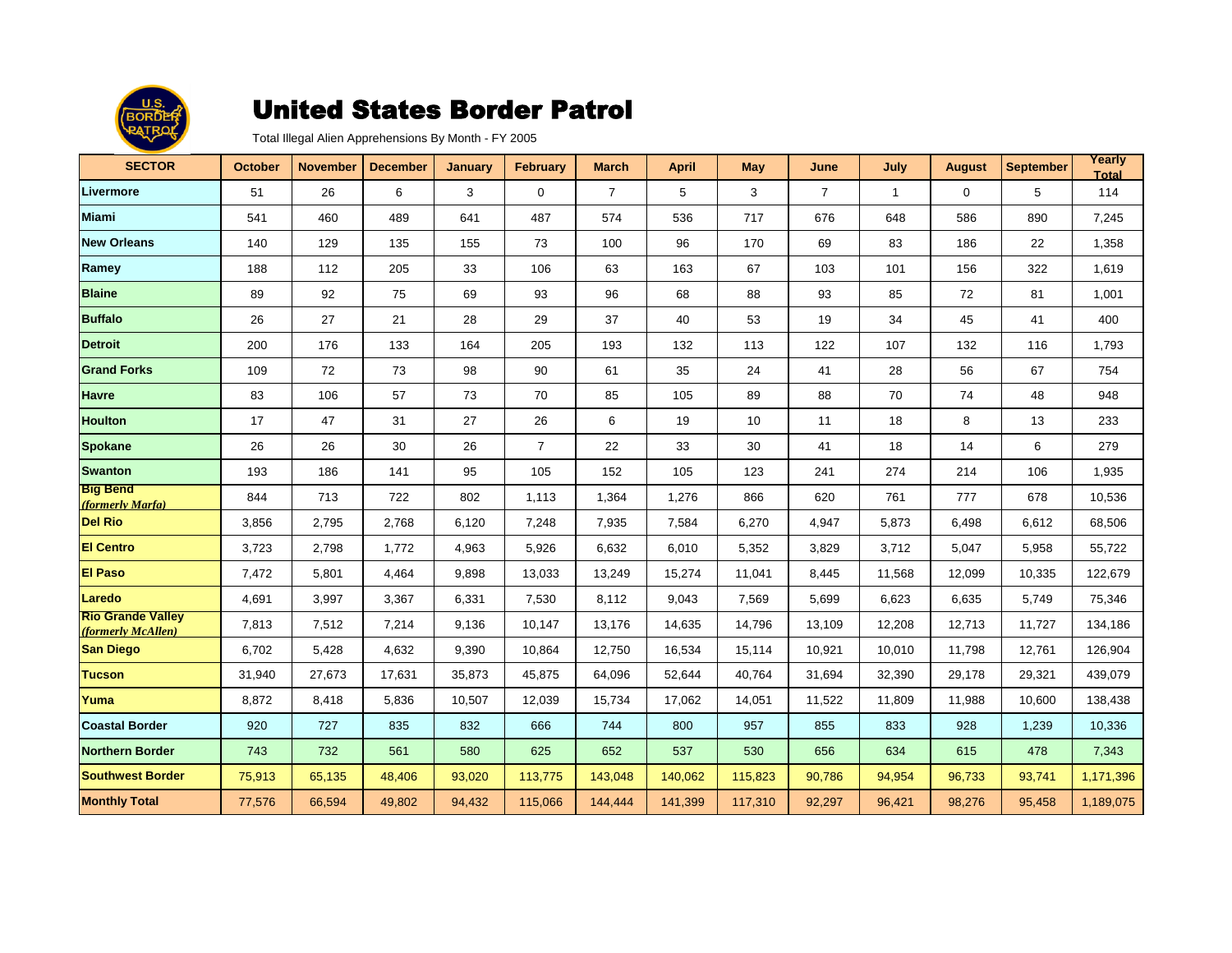

Total Illegal Alien Apprehensions By Month - FY 2006

| <b>SECTOR</b>                                  | <b>October</b> | <b>November</b> | <b>December</b> | <b>January</b> | <b>February</b> | <b>March</b> | <b>April</b> | <b>May</b> | June   | July   | <b>August</b> | <b>September</b> | Yearly<br><b>Total</b> |
|------------------------------------------------|----------------|-----------------|-----------------|----------------|-----------------|--------------|--------------|------------|--------|--------|---------------|------------------|------------------------|
| Livermore*                                     | N/A            | N/A             | N/A             | N/A            | N/A             | N/A          | N/A          | N/A        | N/A    | N/A    | N/A           | N/A              | N/A                    |
| <b>Miami</b>                                   | 438            | 543             | 693             | 506            | 452             | 450          | 592          | 725        | 523    | 358    | 295           | 457              | 6,032                  |
| <b>New Orleans</b>                             | 48             | 176             | 214             | 372            | 300             | 230          | 136          | 402        | 238    | 289    | 325           | 323              | 3,053                  |
| Ramey                                          | 184            | 119             | 174             | 60             | 208             | 136          | 127          | 149        | 112    | 46     | 85            | 36               | 1,436                  |
| <b>Blaine</b>                                  | 71             | 103             | 49              | 54             | 54              | 50           | 83           | 85         | 64     | 66     | 64            | 68               | 811                    |
| <b>Buffalo</b>                                 | 120            | 107             | 71              | 85             | 96              | 101          | 111          | 178        | 154    | 174    | 148           | 172              | 1,517                  |
| <b>Detroit</b>                                 | 120            | 134             | 130             | 138            | 92              | 149          | 83           | 108        | 78     | 76     | 97            | 76               | 1,281                  |
| <b>Grand Forks</b>                             | 59             | 48              | 41              | 56             | 36              | 18           | 66           | 49         | 26     | 31     | 48            | 40               | 518                    |
| <b>Havre</b>                                   | 26             | 58              | 28              | 40             | 62              | 32           | 43           | 63         | 56     | 47     | 52            | 61               | 568                    |
| <b>Houlton</b>                                 | 17             | 21              | 15              | 28             | 10              | 12           | 11           | 5          | 22     | 12     | 16            | 6                | 175                    |
| <b>Spokane</b>                                 | 8              | 23              | 8               | 10             | 3               | 12           | 26           | 6          | 19     | 6      | 19            | 45               | 185                    |
| <b>Swanton</b>                                 | 107            | 98              | 89              | 96             | 75              | 87           | 83           | 121        | 155    | 352    | 201           | 80               | 1,544                  |
| <b>Big Bend</b><br>(formerly Marfa)            | 655            | 590             | 563             | 739            | 908             | 910          | 746          | 711        | 478    | 392    | 403           | 425              | 7,520                  |
| <b>Del Rio</b>                                 | 4,840          | 4,016           | 2,910           | 4,839          | 5,854           | 5,636        | 4,555        | 2,633      | 2,106  | 1,947  | 1,683         | 1,617            | 42,636                 |
| <b>El Centro</b>                               | 5,072          | 3,831           | 2,998           | 5,797          | 6,399           | 9,048        | 6,847        | 6,187      | 4,112  | 3,240  | 3,705         | 4,229            | 61,465                 |
| <b>El Paso</b>                                 | 11,027         | 8,191           | 5,668           | 11,941         | 14,457          | 18,668       | 15,238       | 12,239     | 7,664  | 6,970  | 5,027         | 5,166            | 122,256                |
| Laredo                                         | 5,014          | 4,323           | 3,544           | 7,415          | 9,554           | 10,179       | 8,530        | 6,866      | 4,815  | 4,667  | 5,525         | 4,408            | 74,840                 |
| <b>Rio Grande Valley</b><br>(formerly McAllen) | 10,060         | 9,111           | 7,128           | 9,533          | 10,444          | 13,080       | 11,264       | 11,649     | 7,516  | 7,109  | 7,020         | 6,614            | 110,528                |
| <b>San Diego</b>                               | 10,145         | 7,730           | 6,531           | 13,959         | 17,160          | 18,361       | 14,736       | 13,888     | 10,597 | 8,683  | 10,009        | 10,305           | 142,104                |
| <b>Tucson</b>                                  | 27,316         | 24,270          | 16,447          | 33,229         | 43,153          | 63,583       | 51,588       | 40,190     | 25,049 | 21,187 | 23,256        | 22,806           | 392,074                |
| Yuma                                           | 9,428          | 8,913           | 6,884           | 13,743         | 17,117          | 21,231       | 13,034       | 11,087     | 6,029  | 5,446  | 3,123         | 2,514            | 118,549                |
| <b>Coastal Border</b>                          | 670            | 838             | 1,081           | 938            | 960             | 816          | 855          | 1,276      | 873    | 693    | 705           | 816              | 10,521                 |
| Northern Border                                | 528            | 592             | 431             | 507            | 428             | 461          | 506          | 615        | 574    | 764    | 645           | 548              | 6,599                  |
| <b>Southwest Border</b>                        | 83,557         | 70,975          | 52,673          | 101,195        | 125,046         | 160,696      | 126,538      | 105,450    | 68,366 | 59,641 | 59,751        | 58,084           | 1,071,972              |
| <b>Monthly Total</b>                           | 84,755         | 72,405          | 54,185          | 102,640        | 126,434         | 161,973      | 127,899      | 107,341    | 69,813 | 61,098 | 61,101        | 59,448           | 1,089,092              |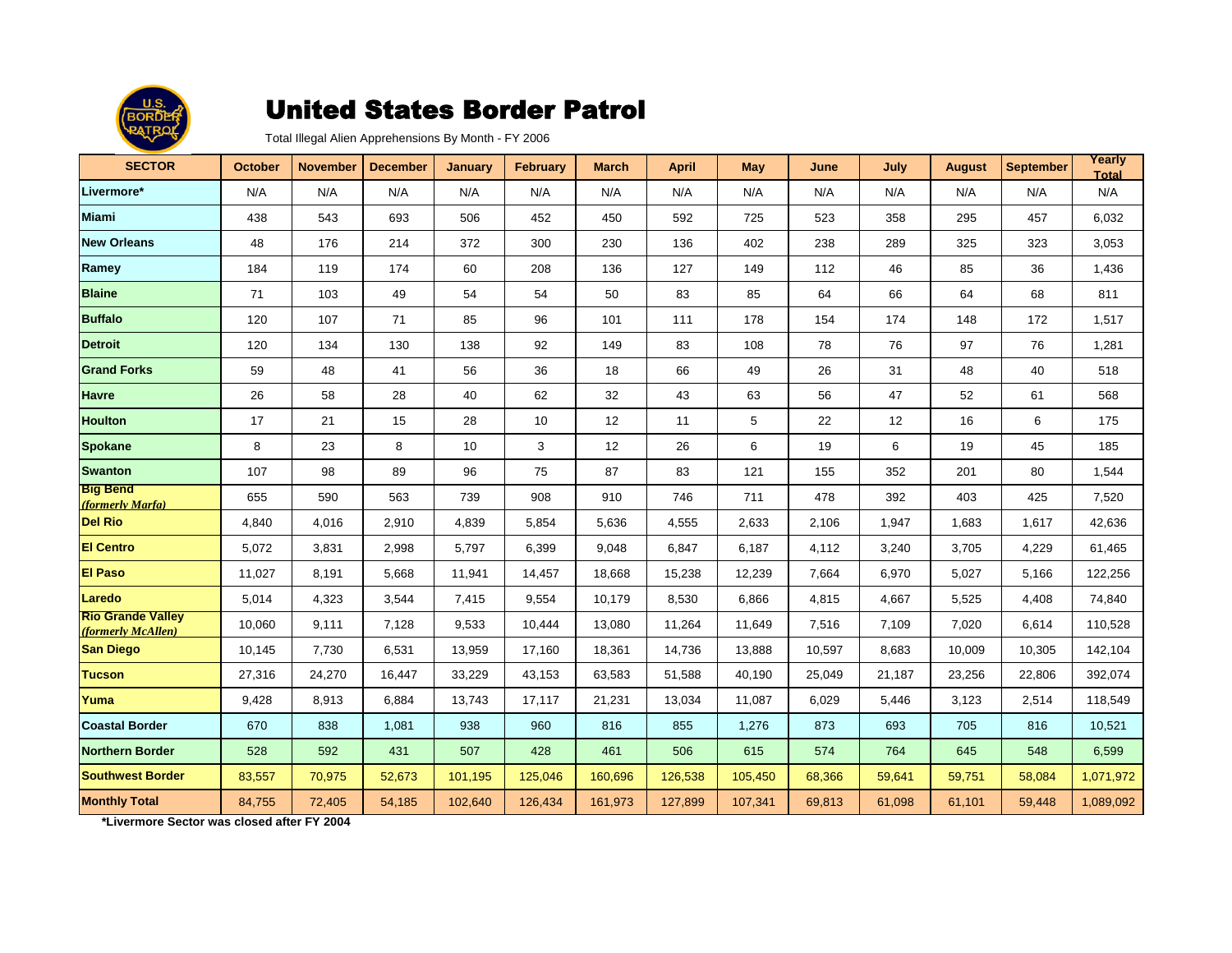

Total Illegal Alien Apprehensions By Month - FY 2007

| <b>SECTOR</b>                                  | <b>October</b> | <b>November</b> | <b>December</b> | <b>January</b> | <b>February</b> | <b>March</b>   | <b>April</b> | <b>May</b> | June   | July   | <b>August</b> | <b>September</b> | Yearly<br><b>Total</b> |
|------------------------------------------------|----------------|-----------------|-----------------|----------------|-----------------|----------------|--------------|------------|--------|--------|---------------|------------------|------------------------|
| Livermore*                                     | N/A            | N/A             | N/A             | N/A            | N/A             | N/A            | N/A          | N/A        | N/A    | N/A    | N/A           | N/A              | N/A                    |
| <b>Miami</b>                                   | 669            | 429             | 405             | 751            | 531             | 475            | 477          | 573        | 905    | 648    | 651           | 606              | 7,120                  |
| <b>New Orleans</b>                             | 379            | 379             | 222             | 327            | 398             | 492            | 336          | 336        | 340    | 354    | 155           | 300              | 4,018                  |
| Ramey                                          | 41             | 61              | 117             | 39             | 71              | 37             | 51           | 48         | 32     | 13     | 28            | 10               | 548                    |
| <b>Blaine</b>                                  | 61             | 36              | 62              | 61             | 59              | 87             | 50           | 67         | 82     | 67     | 60            | 57               | 749                    |
| <b>Buffalo</b>                                 | 141            | 155             | 104             | 123            | 125             | 170            | 167          | 178        | 219    | 223    | 233           | 353              | 2,191                  |
| <b>Detroit</b>                                 | 106            | 99              | 83              | 77             | 56              | 83             | 85           | 76         | 51     | 52     | 66            | 68               | 902                    |
| <b>Grand Forks</b>                             | 56             | 32              | 45              | 25             | 40              | 48             | 49           | 33         | 35     | 40     | 54            | 40               | 497                    |
| <b>Havre</b>                                   | 68             | 56              | 53              | 41             | 60              | 40             | 27           | 27         | 31     | 17     | 31            | 35               | 486                    |
| <b>Houlton</b>                                 | $\overline{7}$ | $\overline{7}$  | 4               | 6              | 12              | $\overline{2}$ | 3            | 6          | 5      | 22     | 6             | 15               | 95                     |
| <b>Spokane</b>                                 | 30             | 18              | 23              | 30             | 22              | 37             | 24           | 29         | 42     | 47     | 27            | 12               | 341                    |
| <b>Swanton</b>                                 | 73             | 78              | 80              | 75             | 68              | 75             | 91           | 105        | 74     | 101    | 183           | 116              | 1,119                  |
| <b>Big Bend</b><br>(formerly Marfa)            | 368            | 442             | 383             | 556            | 532             | 677            | 602          | 407        | 362    | 439    | 403           | 365              | 5,536                  |
| <b>Del Rio</b>                                 | 1,618          | 1.701           | 1,051           | 2,044          | 2,421           | 3,314          | 2,699        | 1,858      | 1,579  | 1,862  | 1,440         | 1,333            | 22,920                 |
| <b>El Centro</b>                               | 4,379          | 3,667           | 3,037           | 4,983          | 5,187           | 7,198          | 6,983        | 5,747      | 3,842  | 3,835  | 3,789         | 3,236            | 55,883                 |
| <b>El Paso</b>                                 | 6,183          | 5,098           | 4,189           | 6,570          | 7,482           | 10,537         | 8,957        | 6,741      | 5,632  | 5,109  | 4,969         | 3,997            | 75,464                 |
| Laredo                                         | 4,286          | 3,810           | 2,890           | 4,678          | 5,855           | 7,673          | 6,428        | 4,928      | 4,595  | 4,338  | 3,858         | 3,375            | 56,714                 |
| <b>Rio Grande Valley</b><br>(formerly McAllen) | 5,772          | 4,549           | 3,649           | 5,798          | 6,172           | 8,431          | 7,645        | 7,736      | 5,791  | 6,225  | 6,331         | 5,331            | 73,430                 |
| <b>San Diego</b>                               | 9,494          | 7,764           | 6,591           | 12,489         | 12,997          | 18,044         | 17,999       | 16,136     | 13,283 | 12,941 | 13,312        | 11,410           | 152,460                |
| <b>Tucson</b>                                  | 25,135         | 21,323          | 16,136          | 29,459         | 34,148          | 52,692         | 49,044       | 41.789     | 34,103 | 30,373 | 24,388        | 19,649           | 378,239                |
| Yuma                                           | 3,478          | 3,240           | 2,601           | 5,357          | 4,474           | 5,571          | 4,108        | 3,162      | 2,151  | 1,660  | 1,305         | 885              | 37,992                 |
| <b>Coastal Border</b>                          | 1,089          | 869             | 744             | 1,117          | 1,000           | 1,004          | 864          | 957        | 1,277  | 1,015  | 834           | 916              | 11,686                 |
| <b>Northern Border</b>                         | 542            | 481             | 454             | 438            | 442             | 542            | 496          | 521        | 539    | 569    | 660           | 696              | 6,380                  |
| <b>Southwest Border</b>                        | 60,713         | 51,594          | 40,527          | 71,934         | 79,268          | 114,137        | 104,465      | 88,504     | 71,338 | 66,782 | 59,795        | 49,581           | 858,638                |
| <b>Monthly Total</b>                           | 62,344         | 52,944          | 41,725          | 73,489         | 80,710          | 115,683        | 105,825      | 89,982     | 73,154 | 68,366 | 61,289        | 51,193           | 876,704                |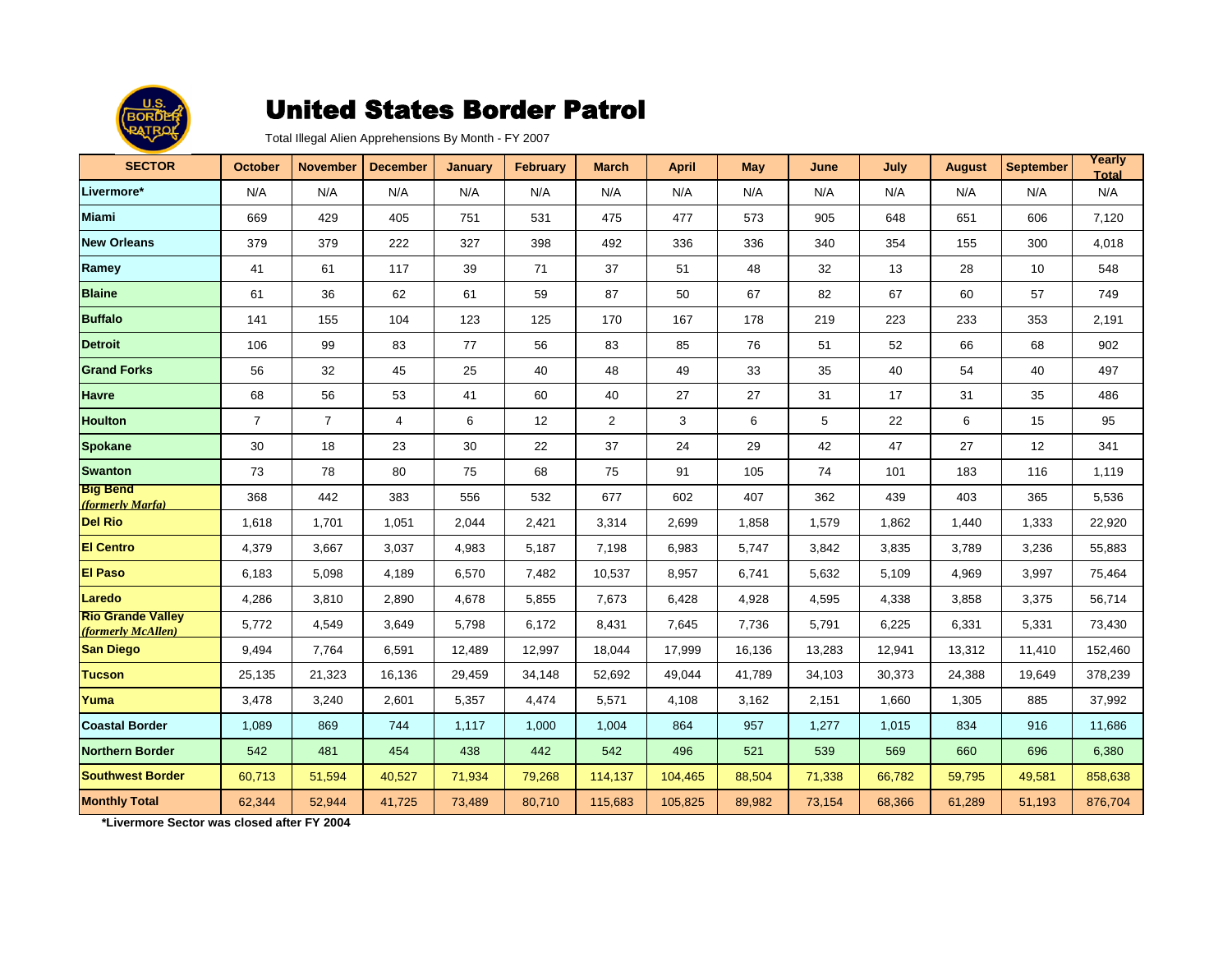

Total Illegal Alien Apprehensions By Month - FY 2008

| <b>SECTOR</b>                                  | <b>October</b> | <b>November</b> | <b>December</b> | <b>January</b> | <b>February</b> | <b>March</b> | <b>April</b> | <b>May</b> | June         | July           | <b>August</b> | <b>September</b> | Yearly<br><b>Total</b> |
|------------------------------------------------|----------------|-----------------|-----------------|----------------|-----------------|--------------|--------------|------------|--------------|----------------|---------------|------------------|------------------------|
| Livermore*                                     | N/A            | N/A             | N/A             | N/A            | N/A             | N/A          | N/A          | N/A        | N/A          | N/A            | N/A           | N/A              | N/A                    |
| <b>Miami</b>                                   | 553            | 496             | 685             | 456            | 539             | 699          | 634          | 433        | 519          | 277            | 335           | 394              | 6,020                  |
| <b>New Orleans</b>                             | 382            | 429             | 329             | 650            | 305             | 365          | 462          | 318        | 439          | 296            | 251           | 77               | 4,303                  |
| Ramey                                          | 90             | 40              | 20              | 52             | 12              | 55           | 48           | 33         | 53           | 28             | 50            | 91               | 572                    |
| <b>Blaine</b>                                  | 52             | 75              | 40              | 91             | 69              | 108          | 101          | 67         | 75           | 88             | 82            | 106              | 954                    |
| <b>Buffalo</b>                                 | 382            | 290             | 295             | 228            | 260             | 304          | 233          | 222        | 260          | 259            | 291           | 315              | 3,339                  |
| <b>Detroit</b>                                 | 100            | 63              | 68              | 79             | 71              | 95           | 64           | 113        | 83           | 73             | 84            | 68               | 961                    |
| <b>Grand Forks</b>                             | 67             | 91              | 41              | 24             | 38              | 22           | 41           | 30         | 52           | 41             | 38            | 56               | 541                    |
| <b>Havre</b>                                   | 63             | 121             | 13              | 33             | 19              | 3            | 23           | 28         | 33           | 21             | 38            | 32               | 427                    |
| <b>Houlton</b>                                 | 15             | 5               | 2               | 17             | 2               | 0            | 5            | 3          | $\mathbf{1}$ | $\overline{7}$ | 14            | 10               | 81                     |
| <b>Spokane</b>                                 | 30             | 40              | 17              | 18             | 27              | 15           | 20           | 10         | 34           | 38             | 34            | 57               | 340                    |
| <b>Swanton</b>                                 | 106            | 126             | 64              | 74             | 85              | 87           | 72           | 92         | 148          | 195            | 159           | 74               | 1,282                  |
| <b>Big Bend</b><br>(formerly Marfa)            | 386            | 388             | 451             | 350            | 612             | 613          | 527          | 586        | 369          | 416            | 415           | 278              | 5,391                  |
| <b>Del Rio</b>                                 | 1,679          | 1,059           | 945             | 1,961          | 2,462           | 2,667        | 2,286        | 1.745      | 1,708        | 1,482          | 1,618         | 1,149            | 20,761                 |
| <b>El Centro</b>                               | 3,230          | 2,412           | 2,000           | 3,839          | 4,095           | 4,604        | 5,090        | 3,860      | 3,161        | 2,726          | 2,995         | 2,949            | 40,961                 |
| <b>El Paso</b>                                 | 3,605          | 2,648           | 2,015           | 3,470          | 3,944           | 3,129        | 2,808        | 2,035      | 1,811        | 1,634          | 1,615         | 1,598            | 30,312                 |
| Laredo                                         | 3,825          | 2,658           | 1,969           | 3,907          | 5,001           | 5,355        | 4,904        | 3,733      | 3,432        | 3,066          | 3,310         | 2,498            | 43,658                 |
| <b>Rio Grande Valley</b><br>(formerly McAllen) | 5,989          | 4,695           | 3,974           | 5,216          | 6,880           | 8,543        | 9,417        | 7,967      | 6,308        | 5,562          | 6,103         | 4,819            | 75,473                 |
| <b>San Diego</b>                               | 9,801          | 9,163           | 7,773           | 12,877         | 15,091          | 18,869       | 20,569       | 16,015     | 12,395       | 13,127         | 13,734        | 12,976           | 162,390                |
| <b>Tucson</b>                                  | 21,730         | 18,231          | 11,721          | 26,347         | 34,309          | 45,239       | 45,442       | 32,845     | 24,289       | 21,093         | 18.406        | 18,044           | 317.696                |
| Yuma                                           | 1,094          | 955             | 954             | 1,061          | 1,089           | 751          | 523          | 447        | 381          | 366            | 345           | 397              | 8,363                  |
| <b>Coastal Border</b>                          | 1,025          | 965             | 1,034           | 1,158          | 856             | 1,119        | 1,144        | 784        | 1,011        | 601            | 636           | 562              | 10,895                 |
| <b>Northern Border</b>                         | 815            | 811             | 540             | 564            | 571             | 634          | 559          | 565        | 686          | 722            | 740           | 718              | 7,925                  |
| <b>Southwest Border</b>                        | 51,339         | 42,209          | 31,802          | 59,028         | 73,483          | 89,770       | 91,566       | 69,233     | 53,854       | 49,472         | 48,541        | 44,708           | 705,005                |
| <b>Monthly Total</b>                           | 53,179         | 43,985          | 33,376          | 60,750         | 74,910          | 91,523       | 93,269       | 70,582     | 55,551       | 50,795         | 49,917        | 45,988           | 723,825                |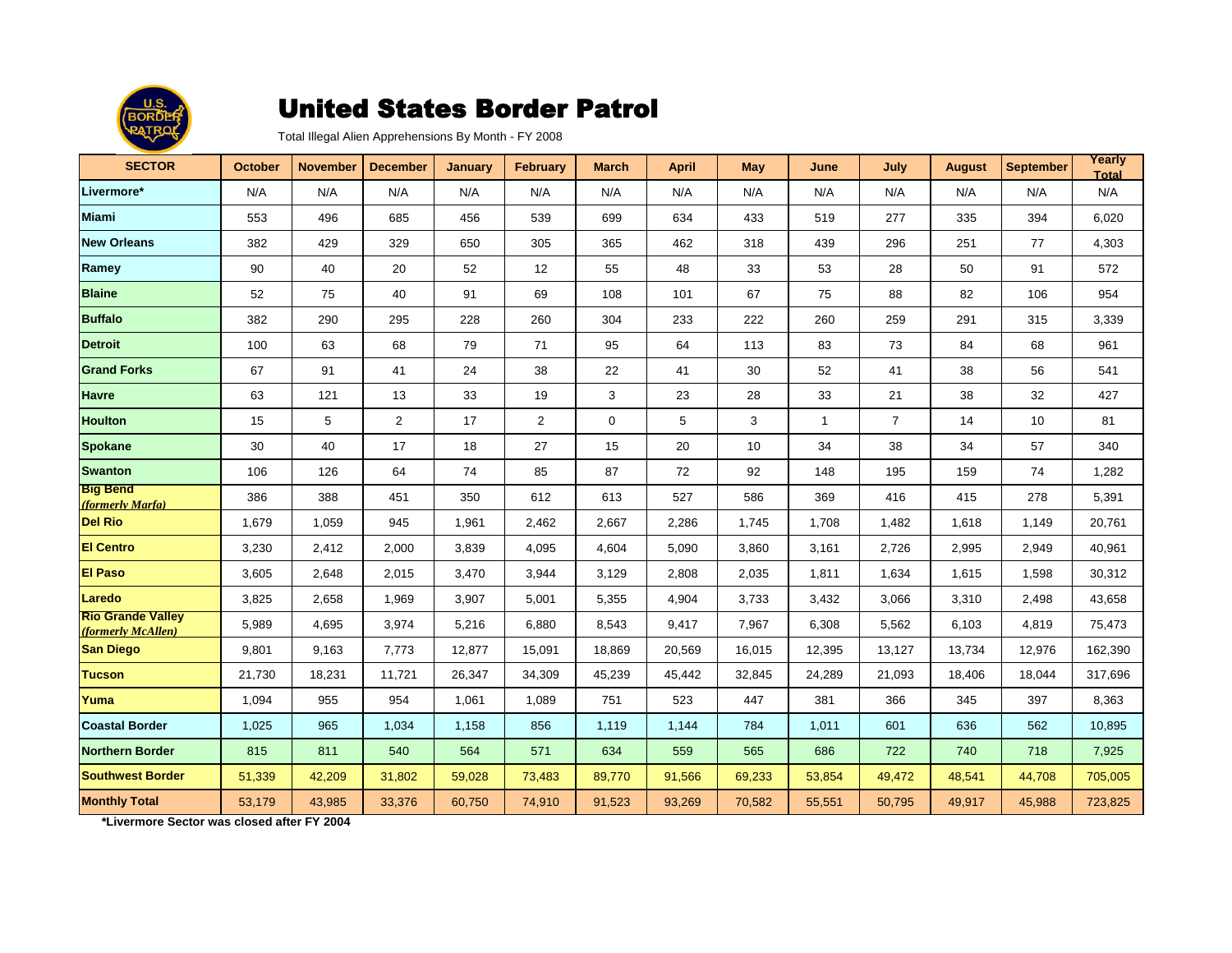

Total Illegal Alien Apprehensions By Month - FY 2009

| <b>SECTOR</b>                                  | <b>October</b> | <b>November</b> | <b>December</b> | <b>January</b> | <b>February</b> | <b>March</b>   | <b>April</b> | <b>May</b> | June           | July   | <b>August</b> | <b>September</b> | Yearly<br><b>Total</b> |
|------------------------------------------------|----------------|-----------------|-----------------|----------------|-----------------|----------------|--------------|------------|----------------|--------|---------------|------------------|------------------------|
| Livermore*                                     | N/A            | N/A             | N/A             | N/A            | N/A             | N/A            | N/A          | N/A        | N/A            | N/A    | N/A           | N/A              | N/A                    |
| <b>Miami</b>                                   | 342            | 302             | 317             | 401            | 383             | 382            | 407          | 314        | 343            | 413    | 358           | 463              | 4,425                  |
| <b>New Orleans</b>                             | 386            | 267             | 309             | 259            | 282             | 429            | 317          | 257        | 264            | 253    | 271           | 233              | 3,527                  |
| Ramey                                          | 114            | 34              | 27              | 27             | 21              | 42             | 26           | 11         | 50             | 5      | 58            | 3                | 418                    |
| <b>Blaine</b>                                  | 103            | 93              | 68              | 96             | 68              | 85             | 61           | 65         | 39             | 49     | 67            | 49               | 843                    |
| <b>Buffalo</b>                                 | 254            | 210             | 201             | 176            | 194             | 220            | 225          | 263        | 250            | 198    | 240           | 241              | 2,672                  |
| <b>Detroit</b>                                 | 120            | 62              | 63              | 78             | 118             | 99             | 97           | 91         | 80             | 117    | 122           | 110              | 1,157                  |
| <b>Grand Forks</b>                             | 52             | 53              | 37              | 29             | 26              | 29             | 22           | 41         | 35             | 50     | 49            | 49               | 472                    |
| <b>Havre</b>                                   | 31             | 21              | 11              | 29             | 30              | 23             | 30           | 21         | 31             | 22     | 18            | 16               | 283                    |
| <b>Houlton</b>                                 | $\mathbf{1}$   | 8               | 13              | 3              | $\mathbf 0$     | $\overline{4}$ | 4            | 4          | $\overline{2}$ | 8      | 4             | 8                | 59                     |
| <b>Spokane</b>                                 | 32             | 44              | 22              | 20             | 18              | 14             | 15           | 16         | 17             | 19     | 38            | 22               | 277                    |
| <b>Swanton</b>                                 | 65             | 80              | 106             | 36             | 77              | 71             | 74           | 111        | 99             | 125    | 104           | 95               | 1,043                  |
| <b>Big Bend</b><br>(formerly Marfa)            | 539            | 459             | 472             | 533            | 689             | 590            | 458          | 511        | 569            | 484    | 575           | 481              | 6,360                  |
| <b>Del Rio</b>                                 | 1,321          | 1.064           | 872             | 1,604          | 1,908           | 2,231          | 1,619        | 1,426      | 1,304          | 1,383  | 1,321         | 1,029            | 17,082                 |
| <b>El Centro</b>                               | 2,619          | 2,176           | 1,691           | 2,969          | 2,904           | 4,141          | 3,314        | 2,955      | 2,811          | 2,449  | 2,767         | 2,725            | 33,521                 |
| <b>El Paso</b>                                 | 1,469          | 1,153           | 866             | 1,344          | 1,435           | 1,508          | 1,344        | 1,238      | 1,208          | 1,160  | 1,181         | 1,093            | 14,999                 |
| Laredo                                         | 2,709          | 2,465           | 1,932           | 3,970          | 3,718           | 4,538          | 4,168        | 3,722      | 3,283          | 3,512  | 3,671         | 2,881            | 40,569                 |
| <b>Rio Grande Valley</b><br>(formerly McAllen) | 5,092          | 4,259           | 3,341           | 4,575          | 5,207           | 5,479          | 6,107        | 5,293      | 5,094          | 5,509  | 6,025         | 5,008            | 60,989                 |
| <b>San Diego</b>                               | 10,036         | 7,954           | 6,552           | 10,246         | 11,678          | 16,472         | 12,618       | 11,000     | 10,278         | 8,655  | 6,743         | 6,489            | 118,721                |
| <b>Tucson</b>                                  | 18,814         | 12,844          | 9,862           | 18,649         | 20,941          | 31,432         | 28,072       | 24,083     | 20,842         | 20,146 | 20,810        | 15,178           | 241,673                |
| Yuma                                           | 339            | 406             | 359             | 612            | 731             | 951            | 793          | 656        | 655            | 545    | 429           | 475              | 6,951                  |
| <b>Coastal Border</b>                          | 842            | 603             | 653             | 687            | 686             | 853            | 750          | 582        | 657            | 671    | 687           | 699              | 8,370                  |
| <b>Northern Border</b>                         | 658            | 571             | 521             | 467            | 531             | 545            | 528          | 612        | 553            | 588    | 642           | 590              | 6,806                  |
| <b>Southwest Border</b>                        | 42,938         | 32,780          | 25,947          | 44,502         | 49,211          | 67,342         | 58,493       | 50,884     | 46,044         | 43,843 | 43,522        | 35,359           | 540,865                |
| <b>Monthly Total</b>                           | 44,438         | 33,954          | 27,121          | 45,656         | 50,428          | 68,740         | 59,771       | 52,078     | 47,254         | 45,102 | 44,851        | 36,648           | 556,041                |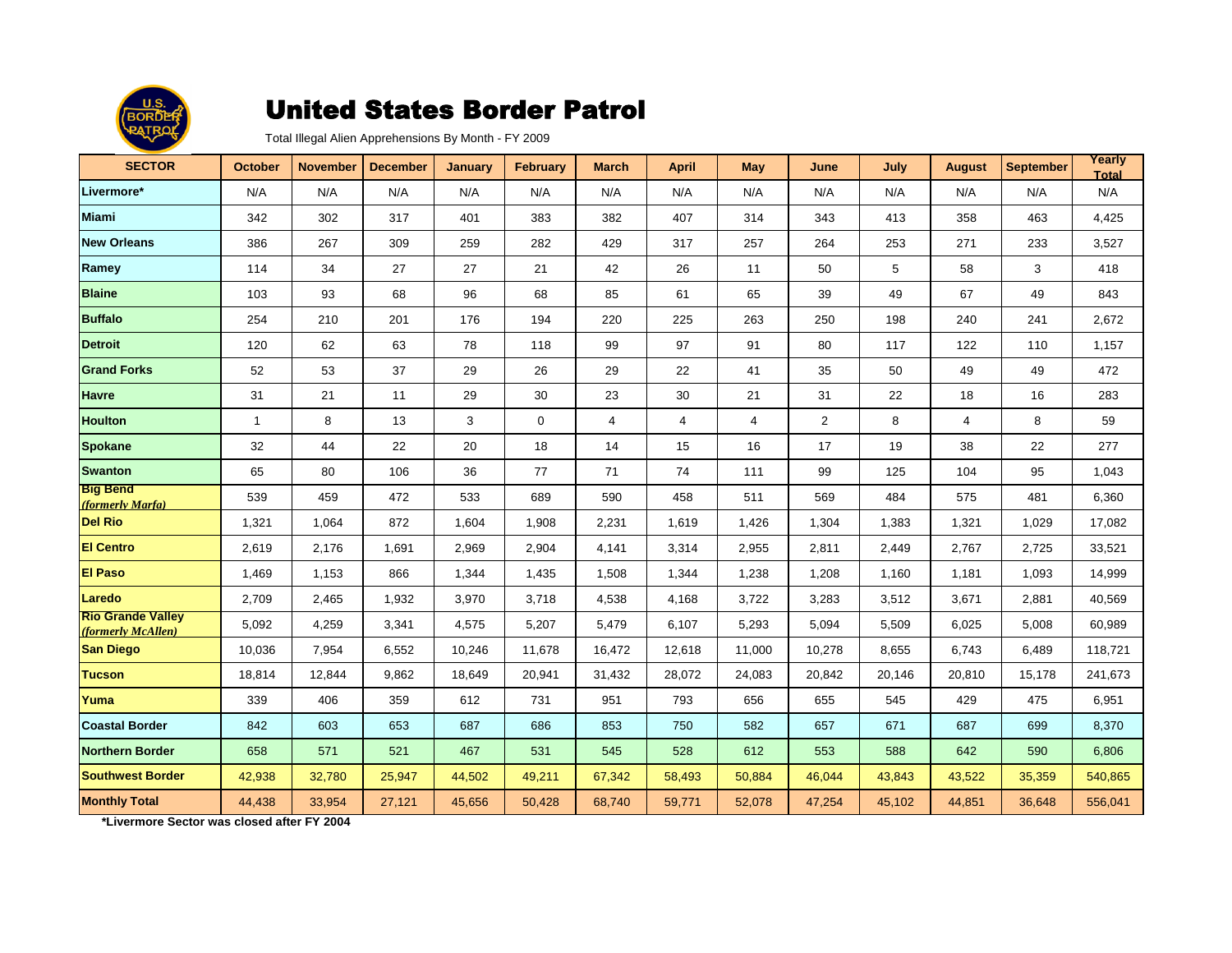

Total Illegal Alien Apprehensions By Month - FY 2010

| <b>SECTOR</b>                                  | <b>October</b> | <b>November</b> | <b>December</b> | <b>January</b> | <b>February</b> | <b>March</b> | <b>April</b> | <b>May</b> | June   | July           | <b>August</b> | <b>September</b> | Yearly<br><b>Total</b> |
|------------------------------------------------|----------------|-----------------|-----------------|----------------|-----------------|--------------|--------------|------------|--------|----------------|---------------|------------------|------------------------|
| Livermore*                                     | N/A            | N/A             | N/A             | N/A            | N/A             | N/A          | N/A          | N/A        | N/A    | N/A            | N/A           | N/A              | N/A                    |
| <b>Miami</b>                                   | 463            | 478             | 416             | 265            | 335             | 326          | 370          | 427        | 442    | 367            | 427           | 335              | 4,651                  |
| <b>New Orleans</b>                             | 247            | 179             | 173             | 303            | 303             | 394          | 404          | 218        | 223    | 204            | 244           | 279              | 3,171                  |
| Ramey                                          | 41             | 20              | 10              | 8              | 23              | 32           | 40           | 44         | 25     | $\overline{4}$ | 94            | 57               | 398                    |
| <b>Blaine</b>                                  | 50             | 69              | 52              | 59             | 57              | 58           | 54           | 44         | 53     | 65             | 70            | 42               | 673                    |
| <b>Buffalo</b>                                 | 241            | 214             | 207             | 168            | 216             | 252          | 207          | 231        | 189    | 135            | 180           | 182              | 2,422                  |
| <b>Detroit</b>                                 | 168            | 154             | 157             | 129            | 126             | 122          | 110          | 98         | 128    | 113            | 165           | 199              | 1,669                  |
| <b>Grand Forks</b>                             | 55             | 47              | 36              | 26             | 37              | 45           | 39           | 80         | 23     | 34             | 74            | 47               | 543                    |
| <b>Havre</b>                                   | 31             | 23              | 17              | 11             | 18              | 54           | 30           | 32         | 20     | 12             | 20            | 22               | 290                    |
| <b>Houlton</b>                                 | 3              | 2               | $\mathbf 0$     | 0              | 0               | 12           | 5            | 10         | 6      | 12             | 6             | $\mathbf 0$      | 56                     |
| <b>Spokane</b>                                 | 35             | 21              | 14              | 19             | 15              | 27           | 25           | 34         | 33     | 42             | 51            | 40               | 356                    |
| <b>Swanton</b>                                 | 71             | 101             | 68              | 58             | 128             | 132          | 97           | 136        | 124    | 233            | 197           | 77               | 1,422                  |
| <b>Big Bend</b><br>(formerly Marfa)            | 530            | 421             | 373             | 433            | 484             | 660          | 575          | 493        | 415    | 280            | 295           | 329              | 5,288                  |
| <b>Del Rio</b>                                 | 1,119          | 897             | 697             | 1.234          | 1,245           | 1.874        | 1,791        | 1.718      | 1,326  | 767            | 1,095         | 931              | 14,694                 |
| <b>El Centro</b>                               | 2,589          | 2,412           | 2,196           | 2,688          | 2,836           | 4,408        | 3,419        | 3,126      | 2,440  | 2,331          | 2,075         | 2,042            | 32,562                 |
| <b>El Paso</b>                                 | 1,007          | 894             | 725             | 1,124          | 1,140           | 1,528        | 1,359        | 1,380      | 1,005  | 725            | 732           | 632              | 12,251                 |
| Laredo                                         | 2,613          | 2,130           | 1,802           | 2,526          | 3,173           | 4,433        | 4,528        | 3,813      | 3,475  | 1,857          | 2,819         | 2,118            | 35,287                 |
| <b>Rio Grande Valley</b><br>(formerly McAllen) | 4,236          | 3,688           | 2,987           | 3,658          | 4,845           | 7,141        | 7,139        | 7,477      | 5,595  | 3,832          | 5,329         | 3,839            | 59,766                 |
| <b>San Diego</b>                               | 5,017          | 4,738           | 4,636           | 6,413          | 6,982           | 9,061        | 7,115        | 5,858      | 5,092  | 5,113          | 4,528         | 4,012            | 68,565                 |
| <b>Tucson</b>                                  | 23,197         | 16,986          | 10,907          | 16,122         | 21,266          | 31,197       | 28,579       | 22,572     | 13.160 | 10,303         | 9,280         | 8,633            | 212,202                |
| Yuma                                           | 582            | 649             | 711             | 586            | 819             | 1,059        | 732          | 608        | 447    | 401            | 262           | 260              | 7,116                  |
| <b>Coastal Border</b>                          | 751            | 677             | 599             | 576            | 661             | 752          | 814          | 689        | 690    | 575            | 765           | 671              | 8,220                  |
| <b>Northern Border</b>                         | 654            | 631             | 551             | 470            | 597             | 702          | 567          | 665        | 576    | 646            | 763           | 609              | 7,431                  |
| <b>Southwest Border</b>                        | 40,890         | 32,815          | 25,034          | 34,784         | 42,790          | 61,361       | 55,237       | 47,045     | 32,955 | 25,609         | 26,415        | 22,796           | 447,731                |
| <b>Monthly Total</b>                           | 42,295         | 34,123          | 26,184          | 35,830         | 44,048          | 62,815       | 56,618       | 48,399     | 34,221 | 26,830         | 27,943        | 24,076           | 463,382                |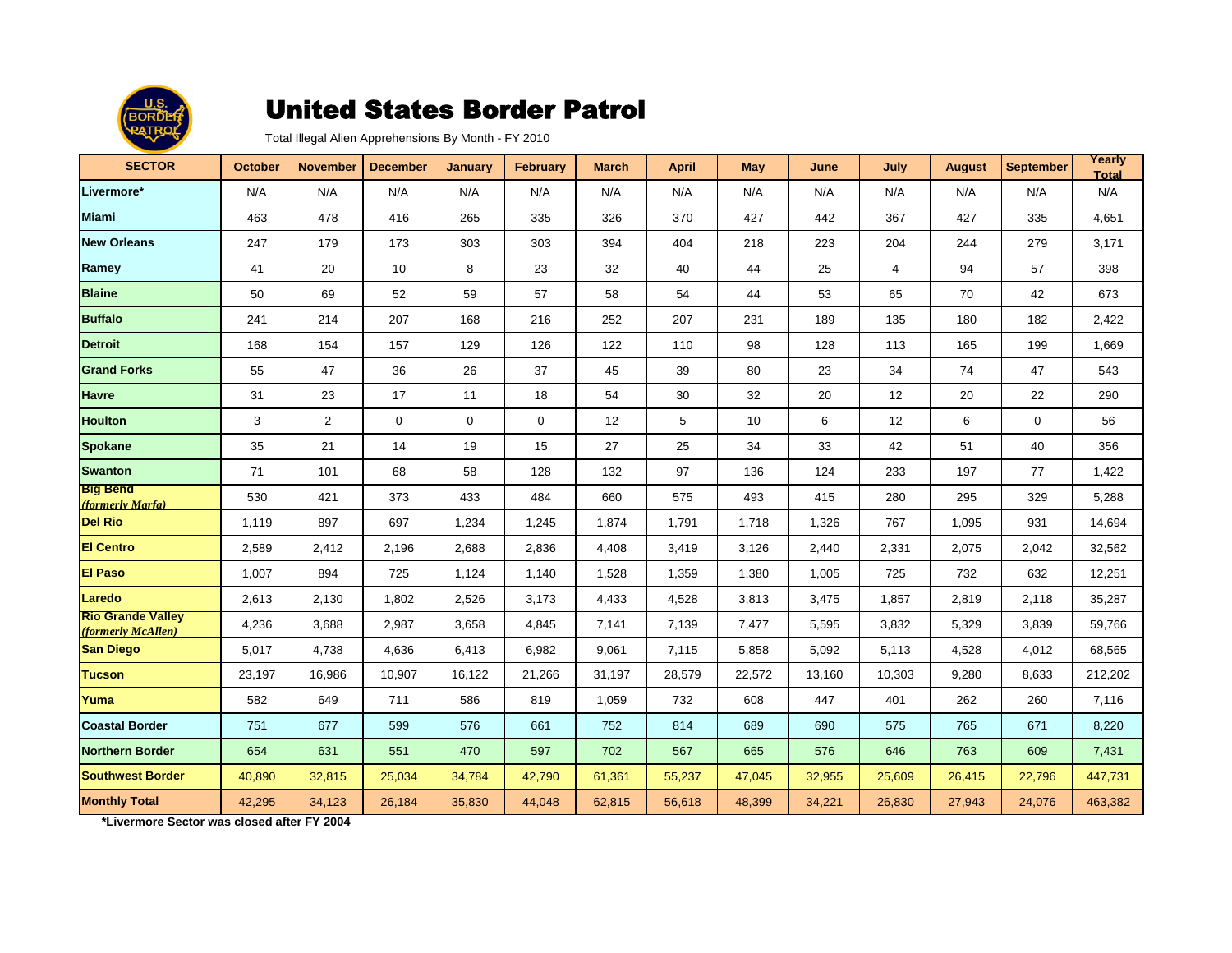

Total Illegal Alien Apprehensions By Month - FY 2011

| <b>SECTOR</b>                                  | <b>October</b> | <b>November</b> | <b>December</b> | <b>January</b> | <b>February</b> | <b>March</b> | <b>April</b> | <b>May</b>   | June   | July   | <b>August</b>  | <b>September</b> | Yearly<br><b>Total</b> |
|------------------------------------------------|----------------|-----------------|-----------------|----------------|-----------------|--------------|--------------|--------------|--------|--------|----------------|------------------|------------------------|
| Livermore*                                     | N/A            | N/A             | N/A             | N/A            | N/A             | N/A          | N/A          | N/A          | N/A    | N/A    | N/A            | N/A              | N/A                    |
| <b>Miami</b>                                   | 401            | 441             | 349             | 447            | 364             | 466          | 324          | 325          | 309    | 330    | 340            | 305              | 4,401                  |
| <b>New Orleans</b>                             | 231            | 144             | 121             | 156            | 132             | 105          | 109          | 124          | 111    | 63     | 114            | 99               | 1,509                  |
| Ramey                                          | 55             | 25              | 59              | 47             | 44              | 54           | 46           | 82           | 42     | 90     | 38             | 60               | 642                    |
| <b>Blaine</b>                                  | 68             | 42              | 37              | 54             | 31              | 69           | 35           | 53           | 46     | 48     | 64             | 44               | 591                    |
| <b>Buffalo</b>                                 | 231            | 190             | 139             | 161            | 148             | 203          | 174          | 158          | 176    | 157    | 188            | 189              | 2,114                  |
| <b>Detroit</b>                                 | 177            | 143             | 110             | 133            | 121             | 175          | 118          | 103          | 110    | 96     | 126            | 119              | 1,531                  |
| <b>Grand Forks</b>                             | 47             | 34              | 32              | 24             | 37              | 56           | 20           | 24           | 49     | 52     | 44             | 49               | 468                    |
| <b>Havre</b>                                   | 46             | 23              | 16              | 24             | 21              | 17           | 32           | 25           | 4      | 9      | 31             | 22               | 270                    |
| <b>Houlton</b>                                 | $\overline{4}$ | $\overline{4}$  | $\mathbf 0$     | $\mathbf{1}$   | $\mathbf{1}$    | 9            | $\mathbf{1}$ | $\mathbf{1}$ | 10     | 5      | $\overline{2}$ | 3                | 41                     |
| <b>Spokane</b>                                 | 32             | 28              | 20              | 5              | 26              | 28           | 20           | 23           | 24     | 21     | 41             | 25               | 293                    |
| <b>Swanton</b>                                 | 78             | 74              | 37              | 67             | 67              | 50           | 53           | 53           | 50     | 121    | 110            | 55               | 815                    |
| <b>Big Bend</b><br>(formerly Marfa)            | 375            | 290             | 282             | 332            | 300             | 457          | 512          | 350          | 296    | 235    | 311            | 296              | 4,036                  |
| <b>Del Rio</b>                                 | 1,043          | 837             | 704             | 899            | 1,399           | 2.132        | 1,977        | 1,499        | 1,525  | 1,386  | 1,356          | 1,387            | 16.144                 |
| <b>El Centro</b>                               | 2,201          | 1,851           | 1,734           | 2,135          | 2,569           | 3,772        | 3,563        | 3,278        | 2,904  | 2,225  | 2,074          | 1,885            | 30,191                 |
| <b>El Paso</b>                                 | 732            | 660             | 622             | 779            | 911             | 1,354        | 1,380        | 904          | 816    | 794    | 711            | 682              | 10,345                 |
| Laredo                                         | 2,286          | 2,174           | 1,797           | 2,285          | 2,943           | 4,686        | 3.891        | 3.168        | 3,205  | 2,913  | 3,262          | 3,443            | 36.053                 |
| <b>Rio Grande Valley</b><br>(formerly McAllen) | 3,628          | 3,625           | 3,349           | 3,485          | 4,233           | 6,806        | 6,502        | 5,953        | 5,409  | 5,276  | 5,973          | 5,004            | 59,243                 |
| <b>San Diego</b>                               | 4,344          | 3,480           | 3,233           | 3,379          | 3,977           | 4,811        | 4,031        | 3,474        | 3,109  | 3,016  | 2,863          | 2,730            | 42,447                 |
| <b>Tucson</b>                                  | 11,165         | 9,097           | 7,354           | 10,131         | 11,790          | 17,056       | 13,816       | 12,088       | 9,585  | 6,923  | 7,270          | 7,010            | 123,285                |
| Yuma                                           | 391            | 391             | 354             | 501            | 664             | 940          | 579          | 522          | 317    | 402    | 346            | 426              | 5,833                  |
| <b>Coastal Border</b>                          | 687            | 610             | 529             | 650            | 540             | 625          | 479          | 531          | 462    | 483    | 492            | 464              | 6,552                  |
| <b>Northern Border</b>                         | 683            | 538             | 391             | 469            | 452             | 607          | 453          | 440          | 469    | 509    | 606            | 506              | 6,123                  |
| <b>Southwest Border</b>                        | 26,165         | 22,405          | 19,429          | 23,926         | 28,786          | 42,014       | 36,251       | 31,236       | 27,166 | 23,170 | 24,166         | 22,863           | 327,577                |
| <b>Monthly Total</b>                           | 27,535         | 23,553          | 20,349          | 25,045         | 29,778          | 43,246       | 37,183       | 32,207       | 28,097 | 24,162 | 25,264         | 23,833           | 340,252                |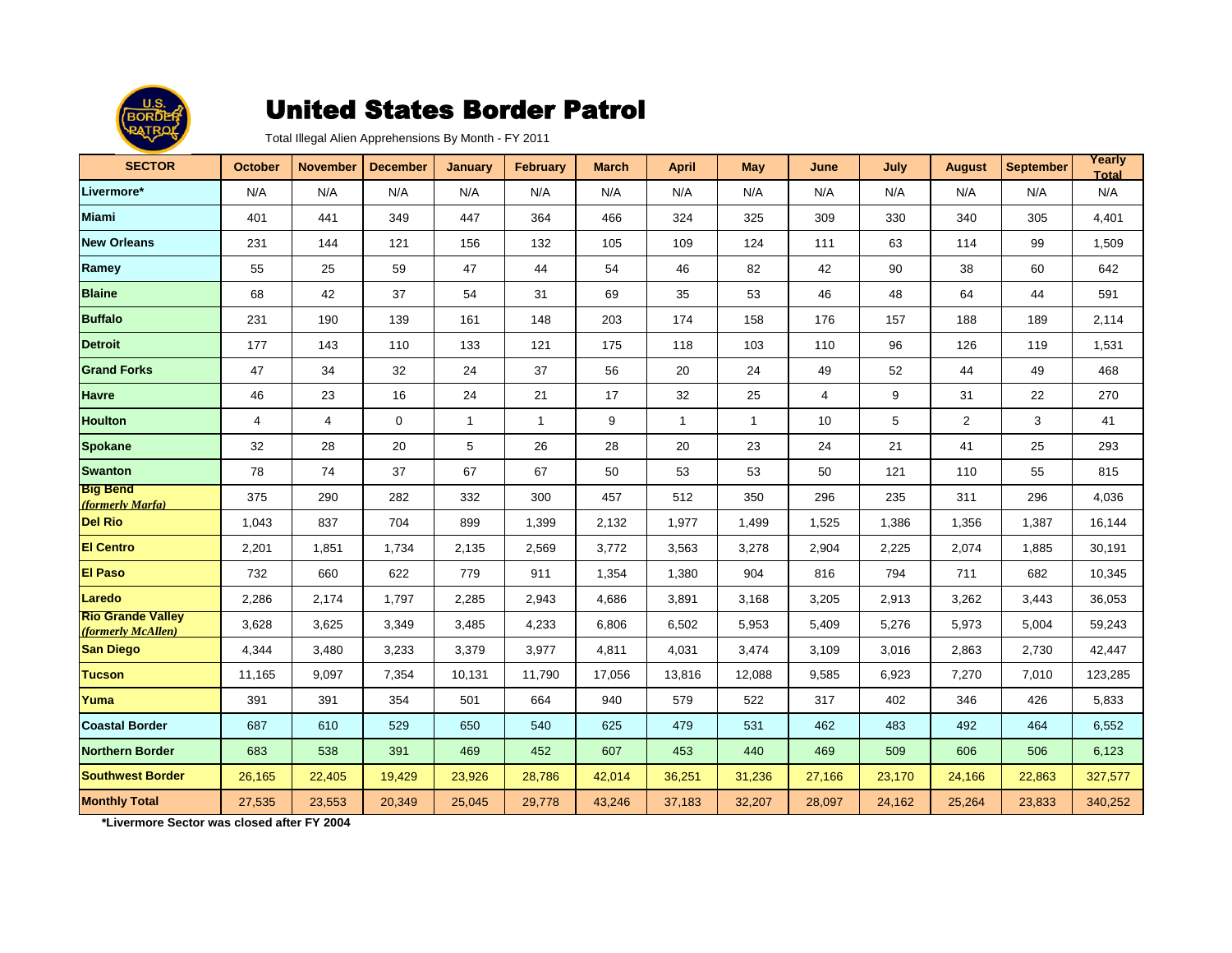

Total Illegal Alien Apprehensions By Month - FY 2012

| <b>SECTOR</b>                                  | <b>October</b> | <b>November</b> | <b>December</b> | <b>January</b> | <b>February</b> | <b>March</b> | <b>April</b>   | <b>May</b>   | June           | July           | <b>August</b>  | <b>September</b> | Yearly<br><b>Total</b> |
|------------------------------------------------|----------------|-----------------|-----------------|----------------|-----------------|--------------|----------------|--------------|----------------|----------------|----------------|------------------|------------------------|
| Livermore*                                     | N/A            | N/A             | N/A             | N/A            | N/A             | N/A          | N/A            | N/A          | N/A            | N/A            | N/A            | N/A              | N/A                    |
| <b>Miami</b>                                   | 216            | 293             | 195             | 249            | 180             | 156          | 159            | 226          | 137            | 249            | 207            | 242              | 2,509                  |
| <b>New Orleans</b>                             | 49             | 48              | 39              | 40             | 42              | 24           | 22             | 58           | 22             | 12             | 21             | 97               | 474                    |
| Ramey                                          | 72             | 100             | 41              | 51             | 50              | 68           | 41             | 39           | 123            | 41             | 33             | 43               | 702                    |
| <b>Blaine</b>                                  | 50             | 58              | 47              | 41             | 53              | 51           | 42             | 28           | 40             | 41             | 41             | 45               | 537                    |
| <b>Buffalo</b>                                 | 118            | 87              | 56              | 78             | 90              | 100          | 89             | 106          | 61             | 126            | 104            | 128              | 1,143                  |
| <b>Detroit</b>                                 | 127            | 109             | 57              | 62             | 67              | 95           | 111            | 67           | 82             | 67             | 55             | 51               | 950                    |
| <b>Grand Forks</b>                             | 58             | 46              | 16              | 29             | 13              | 30           | 33             | 26           | 36             | 43             | 32             | 56               | 418                    |
| <b>Havre</b>                                   | 21             | 9               | 18              | 4              | 9               | 11           | 9              | 5            | 5              | 3              | $\overline{4}$ | $\overline{4}$   | 102                    |
| <b>Houlton</b>                                 | $\mathbf 0$    | 3               | $\overline{2}$  | $\mathbf{1}$   | 0               | $\mathbf{1}$ | $\overline{a}$ | $\mathbf{1}$ | $\overline{7}$ | $\overline{4}$ | 9              | 11               | 41                     |
| <b>Spokane</b>                                 | 34             | 18              | 23              | 24             | 18              | 21           | 35             | 22           | 25             | 40             | 34             | 23               | 317                    |
| <b>Swanton</b>                                 | 40             | 43              | 43              | 26             | 51              | 48           | 47             | 52           | 103            | 120            | 69             | 60               | 702                    |
| <b>Big Bend</b><br>(formerly Marfa)            | 284            | 317             | 288             | 323            | 423             | 450          | 393            | 304          | 300            | 303            | 333            | 246              | 3,964                  |
| <b>Del Rio</b>                                 | 1,364          | 1.289           | 871             | 1.204          | 1.788           | 2,375        | 2,791          | 2.480        | 2,123          | 1,942          | 1,770          | 1,723            | 21,720                 |
| <b>El Centro</b>                               | 1,946          | 1,698           | 1,401           | 1,655          | 2,041           | 2,857        | 2,805          | 2,622        | 2,107          | 1,896          | 1,411          | 1,477            | 23,916                 |
| <b>El Paso</b>                                 | 647            | 662             | 534             | 625            | 812             | 1,151        | 888            | 823          | 840            | 793            | 984            | 919              | 9,678                  |
| Laredo                                         | 2,835          | 2,846           | 1,853           | 3,180          | 3,855           | 5,154        | 5,100          | 4,478        | 4,019          | 3,670          | 4,306          | 3,576            | 44,872                 |
| <b>Rio Grande Valley</b><br>(formerly McAllen) | 6,201          | 5,513           | 4,285           | 5,514          | 6,709           | 9,622        | 11,160         | 11,583       | 10,112         | 9,023          | 9,295          | 8,745            | 97,762                 |
| <b>San Diego</b>                               | 2,439          | 2,185           | 2,136           | 2,185          | 2,439           | 3,064        | 2,879          | 2,787        | 2,170          | 2,165          | 2,020          | 1,992            | 28,461                 |
| <b>Tucson</b>                                  | 9,306          | 8,361           | 7,100           | 10,209         | 12,836          | 16,559       | 14,095         | 11,343       | 8,636          | 6,856          | 7,116          | 7,583            | 120,000                |
| Yuma                                           | 590            | 497             | 515             | 819            | 676             | 986          | 517            | 546          | 362            | 330            | 332            | 330              | 6,500                  |
| <b>Coastal Border</b>                          | 337            | 441             | 275             | 340            | 272             | 248          | 222            | 323          | 282            | 302            | 261            | 382              | 3,685                  |
| <b>Northern Border</b>                         | 448            | 373             | 262             | 265            | 301             | 357          | 368            | 307          | 359            | 444            | 348            | 378              | 4,210                  |
| <b>Southwest Border</b>                        | 25,612         | 23,368          | 18,983          | 25,714         | 31,579          | 42,218       | 40,628         | 36,966       | 30,669         | 26,978         | 27,567         | 26,591           | 356,873                |
| <b>Monthly Total</b>                           | 26,397         | 24,182          | 19,520          | 26,319         | 32,152          | 42,823       | 41,218         | 37,596       | 31,310         | 27,724         | 28,176         | 27,351           | 364,768                |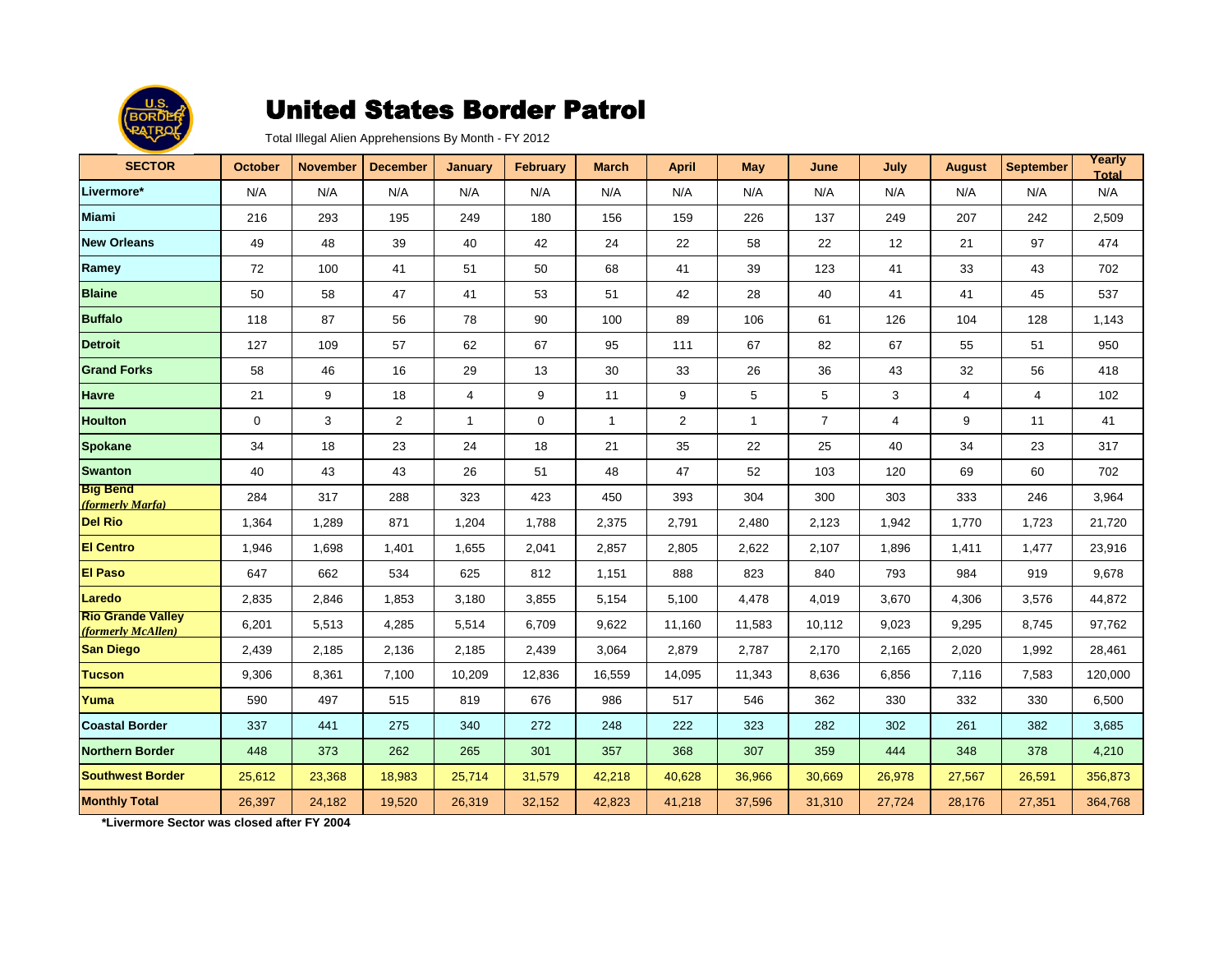

Total Illegal Alien Apprehensions By Month - FY 2013

| <b>SECTOR</b>                                  | <b>October</b> | <b>November</b> | <b>December</b> | <b>January</b> | <b>February</b> | <b>March</b>   | <b>April</b>   | <b>May</b> | June           | July           | <b>August</b> | <b>September</b> | Yearly<br><b>Total</b> |
|------------------------------------------------|----------------|-----------------|-----------------|----------------|-----------------|----------------|----------------|------------|----------------|----------------|---------------|------------------|------------------------|
| Livermore*                                     | N/A            | N/A             | N/A             | N/A            | N/A             | N/A            | N/A            | N/A        | N/A            | N/A            | N/A           | N/A              | N/A                    |
| <b>Miami</b>                                   | 248            | 134             | 130             | 135            | 89              | 92             | 157            | 92         | 113            | 212            | 171           | 165              | 1,738                  |
| <b>New Orleans</b>                             | 49             | 74              | 47              | 32             | 49              | 27             | 46             | 28         | 15             | 30             | 47            | 56               | 500                    |
| Ramey                                          | 24             | 56              | 45              | 39             | 107             | 194            | 11             | 27         | 99             | 43             | 164           | 115              | 924                    |
| <b>Blaine</b>                                  | 37             | 34              | 33              | 21             | 32              | 31             | 24             | 26         | 34             | 32             | 25            | 31               | 360                    |
| <b>Buffalo</b>                                 | 106            | 54              | 60              | 53             | 47              | 47             | 73             | 54         | 78             | 83             | 58            | 83               | 796                    |
| <b>Detroit</b>                                 | 65             | 58              | 64              | 58             | 44              | 50             | 49             | 43         | 42             | 67             | 59            | 51               | 650                    |
| <b>Grand Forks</b>                             | 32             | 27              | 12              | 19             | 36              | 31             | 39             | 36         | 52             | 73             | 55            | 57               | 469                    |
| <b>Havre</b>                                   | $\overline{4}$ | $\overline{2}$  | $\mathbf 0$     | 3              | 3               | $\overline{2}$ | 3              | 9          | 9              | 8              | 21            | 24               | 88                     |
| <b>Houlton</b>                                 | 15             | $\mathbf{1}$    | $\mathbf 0$     | $\mathbf 0$    | $\mathbf{1}$    | $\overline{2}$ | $\overline{2}$ | 0          | $\overline{7}$ | $\overline{1}$ | 3             | 5                | 37                     |
| <b>Spokane</b>                                 | 33             | 36              | 17              | 19             | 13              | 19             | 28             | 20         | 26             | 33             | 34            | 21               | 299                    |
| <b>Swanton</b>                                 | 35             | 21              | 29              | 17             | 41              | 50             | 53             | 57         | 42             | 72             | 48            | 66               | 531                    |
| <b>Big Bend</b><br>(formerly Marfa)            | 356            | 238             | 213             | 340            | 400             | 416            | 473            | 341        | 232            | 219            | 218           | 238              | 3,684                  |
| <b>Del Rio</b>                                 | 1,792          | 1,715           | 1,135           | 1,617          | 2,223           | 2,771          | 2,778          | 2,332      | 1,695          | 2,039          | 1,817         | 1,596            | 23,510                 |
| <b>El Centro</b>                               | 1,527          | 1,408           | 1,101           | 1,103          | 1,340           | 2,098          | 1,972          | 1,513      | 1,222          | 1,035          | 1,056         | 931              | 16,306                 |
| <b>El Paso</b>                                 | 977            | 860             | 629             | 776            | 1,030           | 1,176          | 1,217          | 1,163      | 857            | 852            | 852           | 765              | 11,154                 |
| Laredo                                         | 3,829          | 3,537           | 2,835           | 3,280          | 4,628           | 5,903          | 5,621          | 5,338      | 4,029          | 4,212          | 3,944         | 3,593            | 50,749                 |
| <b>Rio Grande Valley</b><br>(formerly McAllen) | 8,869          | 8,352           | 6,587           | 7,190          | 10,828          | 16,115         | 18,455         | 17,522     | 14,275         | 15,217         | 16,253        | 14,790           | 154,453                |
| <b>San Diego</b>                               | 1,922          | 1,924           | 1,795           | 2,150          | 2,227           | 3,062          | 2,833          | 2,854      | 2,324          | 2,313          | 2,069         | 2,023            | 27,496                 |
| <b>Tucson</b>                                  | 9,224          | 9,185           | 8,481           | 9,871          | 11,831          | 14,990         | 14,051         | 12,119     | 9,357          | 7,014          | 7,278         | 7,538            | 120,939                |
| Yuma                                           | 433            | 417             | 467             | 594            | 535             | 762            | 812            | 674        | 445            | 329            | 310           | 328              | 6,106                  |
| <b>Coastal Border</b>                          | 321            | 264             | 222             | 206            | 245             | 313            | 214            | 147        | 227            | 285            | 382           | 336              | 3,162                  |
| <b>Northern Border</b>                         | 327            | 233             | 215             | 190            | 217             | 232            | 271            | 245        | 290            | 369            | 303           | 338              | 3,230                  |
| <b>Southwest Border</b>                        | 28,929         | 27,636          | 23,243          | 26,921         | 35,042          | 47,293         | 48,212         | 43,856     | 34,436         | 33,230         | 33,797        | 31,802           | 414,397                |
| <b>Monthly Total</b>                           | 29,577         | 28,133          | 23,680          | 27,317         | 35,504          | 47,838         | 48,697         | 44,248     | 34,953         | 33,884         | 34,482        | 32,476           | 420,789                |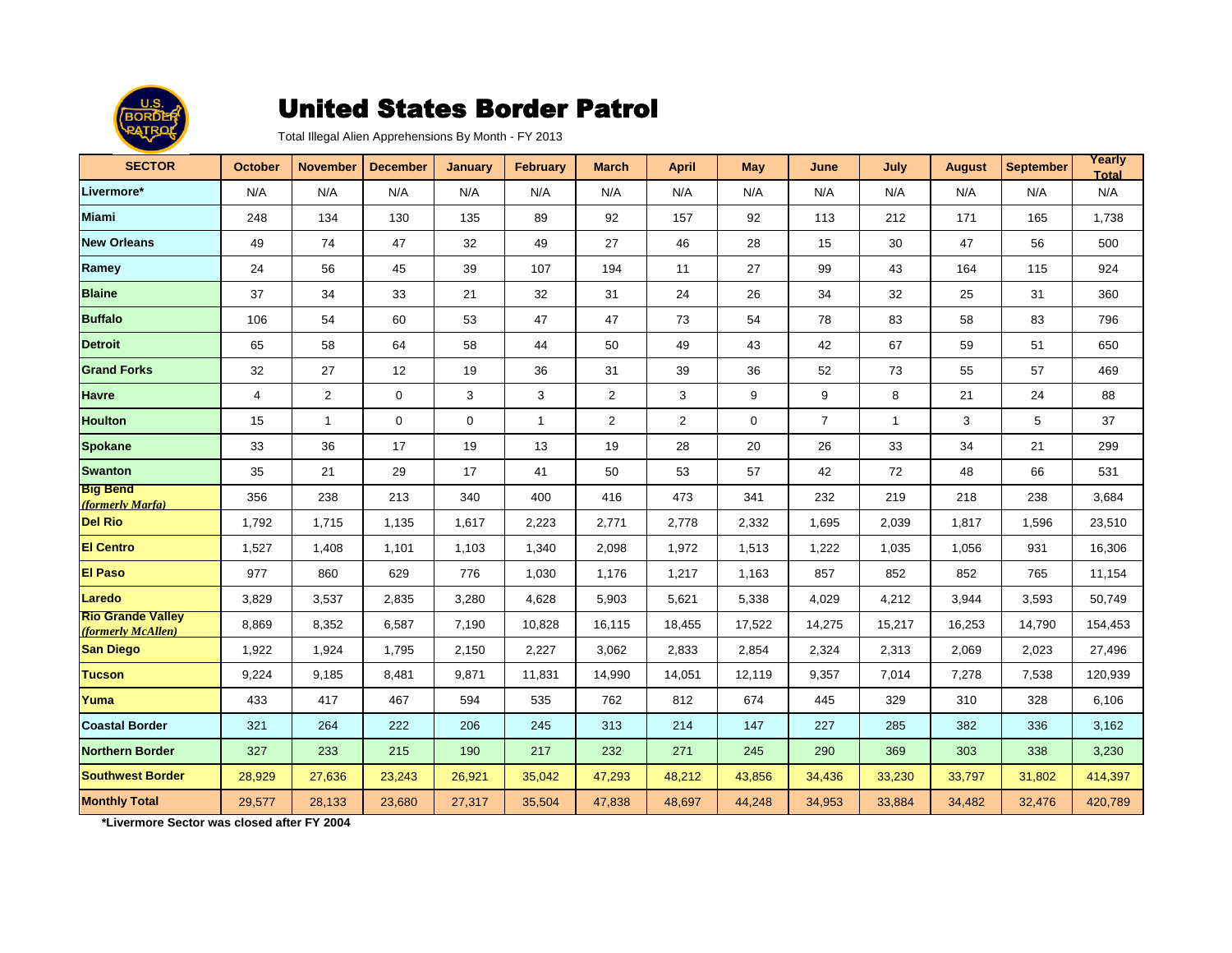

Total Illegal Alien Apprehensions By Month - FY 2014

| <b>SECTOR</b>                                  | <b>October</b> | <b>November</b> | <b>December</b> | <b>January</b> | <b>February</b> | <b>March</b>   | <b>April</b>   | <b>May</b> | June         | July           | <b>August</b>  | <b>September</b> | Yearly<br><b>Total</b> |
|------------------------------------------------|----------------|-----------------|-----------------|----------------|-----------------|----------------|----------------|------------|--------------|----------------|----------------|------------------|------------------------|
| Livermore*                                     | N/A            | N/A             | N/A             | N/A            | N/A             | N/A            | N/A            | N/A        | N/A          | N/A            | N/A            | N/A              | N/A                    |
| <b>Miami</b>                                   | 131            | 146             | 125             | 228            | 178             | 113            | 151            | 199        | 213          | 134            | 217            | 199              | 2,034                  |
| <b>New Orleans</b>                             | 58             | 48              | 57              | 55             | 90              | 103            | 114            | 88         | 86           | 82             | 72             | 97               | 950                    |
| Ramey                                          | 133            | 120             | 48              | 79             | 39              | 79             | 38             | 86         | 133          | 77             | 73             | 53               | 958                    |
| <b>Blaine</b>                                  | 16             | 22              | 18              | 29             | 26              | 19             | 36             | 27         | 19           | 28             | 14             | 18               | 272                    |
| <b>Buffalo</b>                                 | 58             | 39              | 52              | 36             | 47              | 87             | 64             | 81         | 54           | 79             | 97             | 47               | 741                    |
| <b>Detroit</b>                                 | 48             | 53              | 51              | 34             | 55              | 35             | 40             | 49         | 86           | 66             | 70             | 60               | 647                    |
| <b>Grand Forks</b>                             | 59             | 45              | 36              | 42             | 49              | 85             | 65             | 63         | 71           | 81             | 73             | 98               | 767                    |
| Havre                                          | 18             | 10              | $\overline{2}$  | 5              | 6               | $\overline{2}$ | $\mathbf{1}$   | 13         | 12           | 3              | $\overline{7}$ | 12               | 91                     |
| <b>Houlton</b>                                 | 3              | $\overline{4}$  | $\overline{2}$  | 3              | 3               | $\mathbf{1}$   | $\overline{2}$ | 13         | $\mathbf{1}$ | $\overline{4}$ | 8              | $\mathbf{1}$     | 45                     |
| <b>Spokane</b>                                 | 35             | 24              | 15              | 24             | 16              | 31             | 17             | 22         | 19           | 19             | 16             | 31               | 269                    |
| <b>Swanton</b>                                 | 44             | 25              | 45              | 30             | 21              | 17             | 31             | 33         | 57           | 69             | 64             | 70               | 506                    |
| <b>Big Bend</b><br>(formerly Marfa)            | 316            | 260             | 241             | 278            | 522             | 445            | 403            | 374        | 414          | 341            | 302            | 200              | 4,096                  |
| <b>Del Rio</b>                                 | 1,587          | 1.586           | 1,360           | 1,514          | 2,133           | 2,823          | 2,616          | 3,432      | 2,857        | 1,830          | 1,279          | 1,238            | 24,255                 |
| <b>El Centro</b>                               | 1,193          | 1,077           | 987             | 1,126          | 1,365           | 1,502          | 1,441          | 1,353      | 1,203        | 1,250          | 1,095          | 919              | 14,511                 |
| <b>El Paso</b>                                 | 885            | 845             | 738             | 813            | 1,060           | 1,278          | 1,244          | 1,371      | 1,221        | 939            | 948            | 997              | 12,339                 |
| Laredo                                         | 3,638          | 3.026           | 2,567           | 2,756          | 3,838           | 5,087          | 5,117          | 4,737      | 3,946        | 3,546          | 2.960          | 2,831            | 44.049                 |
| <b>Rio Grande Valley</b><br>(formerly McAllen) | 15,192         | 14,170          | 13,540          | 12,255         | 16,808          | 25,398         | 28,624         | 37,510     | 38,446       | 24,938         | 17,273         | 12,239           | 256,393                |
| <b>San Diego</b>                               | 2,218          | 2,153           | 2,091           | 2,548          | 2,469           | 3,378          | 3,035          | 2,863      | 2,438        | 2,497          | 2,132          | 2,089            | 29,911                 |
| <b>Tucson</b>                                  | 9,785          | 8,334           | 7,629           | 6,825          | 7,566           | 8,925          | 8,473          | 8,407      | 6,867        | 5,019          | 5,105          | 4,980            | 87,915                 |
| Yuma                                           | 498            | 445             | 375             | 553            | 642             | 760            | 549            | 636        | 470          | 348            | 294            | 332              | 5,902                  |
| <b>Coastal Border</b>                          | 322            | 314             | 230             | 362            | 307             | 295            | 303            | 373        | 432          | 293            | 362            | 349              | 3,942                  |
| <b>Northern Border</b>                         | 281            | 222             | 221             | 203            | 223             | 277            | 256            | 301        | 319          | 349            | 349            | 337              | 3,338                  |
| <b>Southwest Border</b>                        | 35,312         | 31,896          | 29,528          | 28,668         | 36,403          | 49,596         | 51,502         | 60,683     | 57,862       | 40,708         | 31,388         | 25,825           | 479,371                |
| <b>Monthly Total</b>                           | 35,915         | 32,432          | 29,979          | 29,233         | 36,933          | 50,168         | 52,061         | 61,357     | 58,613       | 41,350         | 32,099         | 26,511           | 486,651                |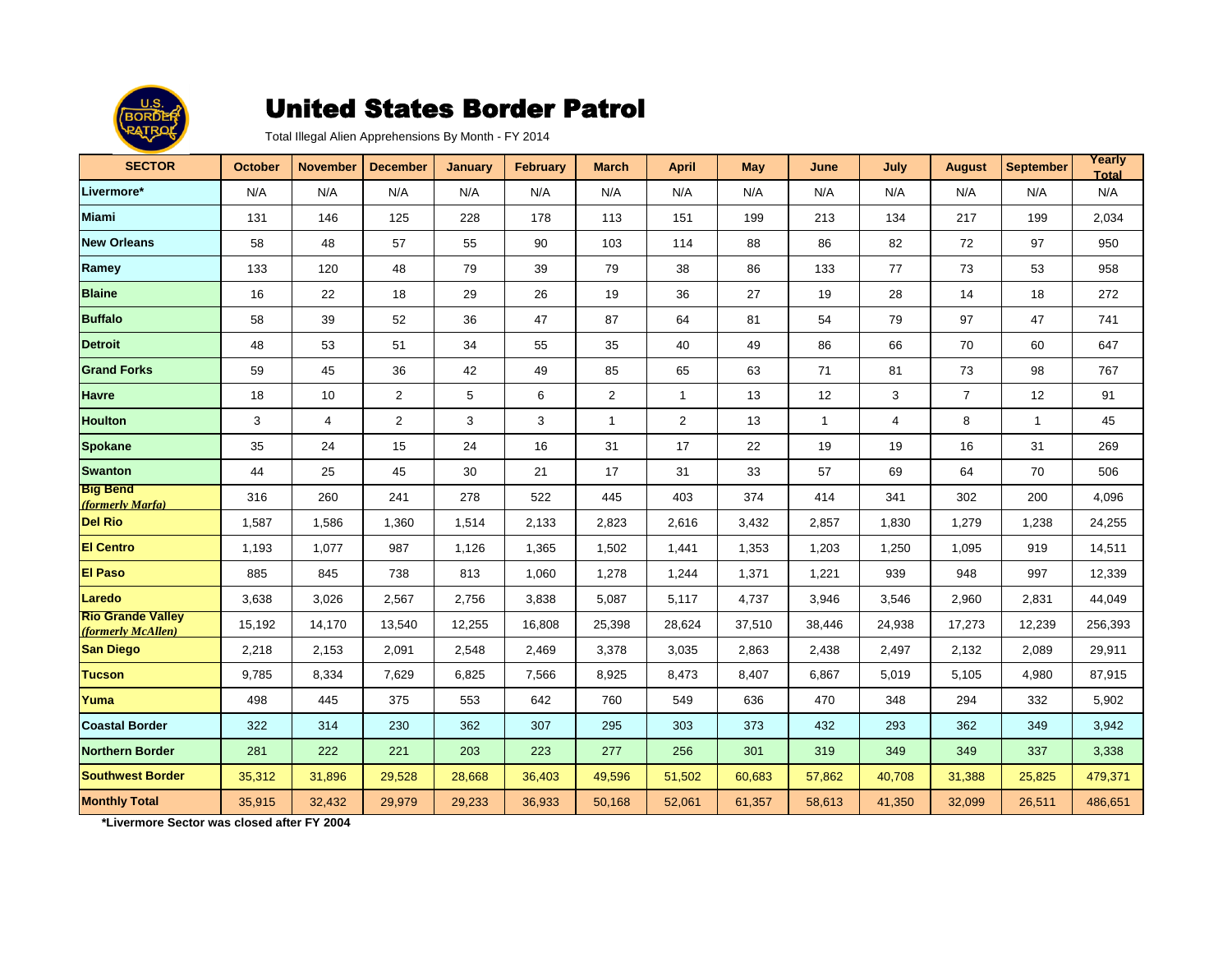

Total Illegal Alien Apprehensions By Month - FY 2015

| <b>SECTOR</b>                                  | <b>October</b> | <b>November</b> | <b>December</b> | <b>January</b> | <b>February</b> | <b>March</b> | <b>April</b> | <b>May</b>  | June           | July           | <b>August</b>  | <b>September</b> | Yearly<br><b>Total</b> |
|------------------------------------------------|----------------|-----------------|-----------------|----------------|-----------------|--------------|--------------|-------------|----------------|----------------|----------------|------------------|------------------------|
| Livermore*                                     | N/A            | N/A             | N/A             | N/A            | N/A             | N/A          | N/A          | N/A         | N/A            | N/A            | N/A            | N/A              | N/A                    |
| <b>Miami</b>                                   | 90             | 50              | 143             | 121            | 79              | 116          | 101          | 110         | 203            | 168            | 346            | 225              | 1,752                  |
| <b>New Orleans</b>                             | 115            | 98              | 100             | 79             | 78              | 35           | 39           | 75          | 71             | 72             | 32             | 55               | 849                    |
| Ramey                                          | 55             | 76              | 32              | 71             | 12              | 60           | 44           | 25          | 39             | 74             | 9              | 60               | 557                    |
| <b>Blaine</b>                                  | 37             | 47              | 29              | 25             | 20              | 16           | 14           | 19          | 17             | 23             | 23             | 12               | 282                    |
| <b>Buffalo</b>                                 | 28             | 34              | 35              | 21             | 19              | 20           | 15           | 16          | 18             | 40             | 27             | 18               | 291                    |
| <b>Detroit</b>                                 | 75             | 68              | 109             | 42             | 35              | 30           | 44           | 36          | 72             | 32             | 54             | 40               | 637                    |
| <b>Grand Forks</b>                             | 87             | 78              | 72              | 53             | 74              | 65           | 73           | 40          | 40             | 76             | 69             | 62               | 789                    |
| <b>Havre</b>                                   | 5              | 3               | 3               | 3              | 10              | 6            | 5            | 3           | 2              | $\overline{2}$ | 18             | $\overline{4}$   | 64                     |
| <b>Houlton</b>                                 | $\mathbf{1}$   | 2               | 8               | $\overline{4}$ | 6               | 0            | 3            | $\mathbf 0$ | $\mathbf 0$    | $\overline{4}$ | $\overline{2}$ | 2                | 32                     |
| <b>Spokane</b>                                 | 24             | 15              | 10              | 15             | 23              | 12           | 15           | 14          | $\overline{7}$ | 18             | 13             | 24               | 190                    |
| <b>Swanton</b>                                 | 26             | 23              | 25              | 6              | 19              | 27           | 14           | 16          | 35             | 39             | 68             | 43               | 341                    |
| <b>Big Bend</b><br>(formerly Marfa)            | 302            | 232             | 336             | 233            | 330             | 453          | 438          | 567         | 373            | 428            | 600            | 739              | 5,031                  |
| <b>Del Rio</b>                                 | 1,246          | 985             | 1,051           | 985            | 1,291           | 1,718        | 2,100        | 2,083       | 1,928          | 1,752          | 1,918          | 1,956            | 19,013                 |
| <b>El Centro</b>                               | 894            | 842             | 980             | 902            | 991             | 1,355        | 1,244        | 1,295       | 1,063          | 1,072          | 1,058          | 1,124            | 12,820                 |
| <b>El Paso</b>                                 | 904            | 924             | 921             | 874            | 859             | 1,455        | 1,516        | 1,335       | 1,410          | 1,417          | 1,436          | 1,444            | 14,495                 |
| Laredo                                         | 3,276          | 2,540           | 2,367           | 2,776          | 2,864           | 3,093        | 3,497        | 3,127       | 2,958          | 3,110          | 3,072          | 3,208            | 35,888                 |
| <b>Rio Grande Valley</b><br>(formerly McAllen) | 12,031         | 11,466          | 11,035          | 8,425          | 9,557           | 11,817       | 12,602       | 14,103      | 13,750         | 13,719         | 14,750         | 14,002           | 147,257                |
| <b>San Diego</b>                               | 2,133          | 1,924           | 2,280           | 2,111          | 2,466           | 2,876        | 2,284        | 2,308       | 2,081          | 1,985          | 1,883          | 1,959            | 26,290                 |
| <b>Tucson</b>                                  | 5,261          | 5,303           | 5,610           | 4,869          | 5,553           | 6,256        | 5,543        | 6.105       | 5,081          | 4,071          | 4,733          | 5,012            | 63,397                 |
| Yuma                                           | 403            | 425             | 439             | 339            | 465             | 768          | 526          | 653         | 659            | 834            | 789            | 842              | 7,142                  |
| <b>Coastal Border</b>                          | 260            | 224             | 275             | 271            | 169             | 211          | 184          | 210         | 313            | 314            | 387            | 340              | 3,158                  |
| <b>Northern Border</b>                         | 283            | 270             | 291             | 169            | 206             | 176          | 183          | 144         | 191            | 234            | 274            | 205              | 2,626                  |
| <b>Southwest Border</b>                        | 26,450         | 24,641          | 25,019          | 21,514         | 24,376          | 29,791       | 29,750       | 31,576      | 29,303         | 28,388         | 30,239         | 30,286           | 331,333                |
| <b>Monthly Total</b>                           | 26,993         | 25,135          | 25,585          | 21,954         | 24,751          | 30,178       | 30,117       | 31,930      | 29,807         | 28,936         | 30,900         | 30,831           | 337,117                |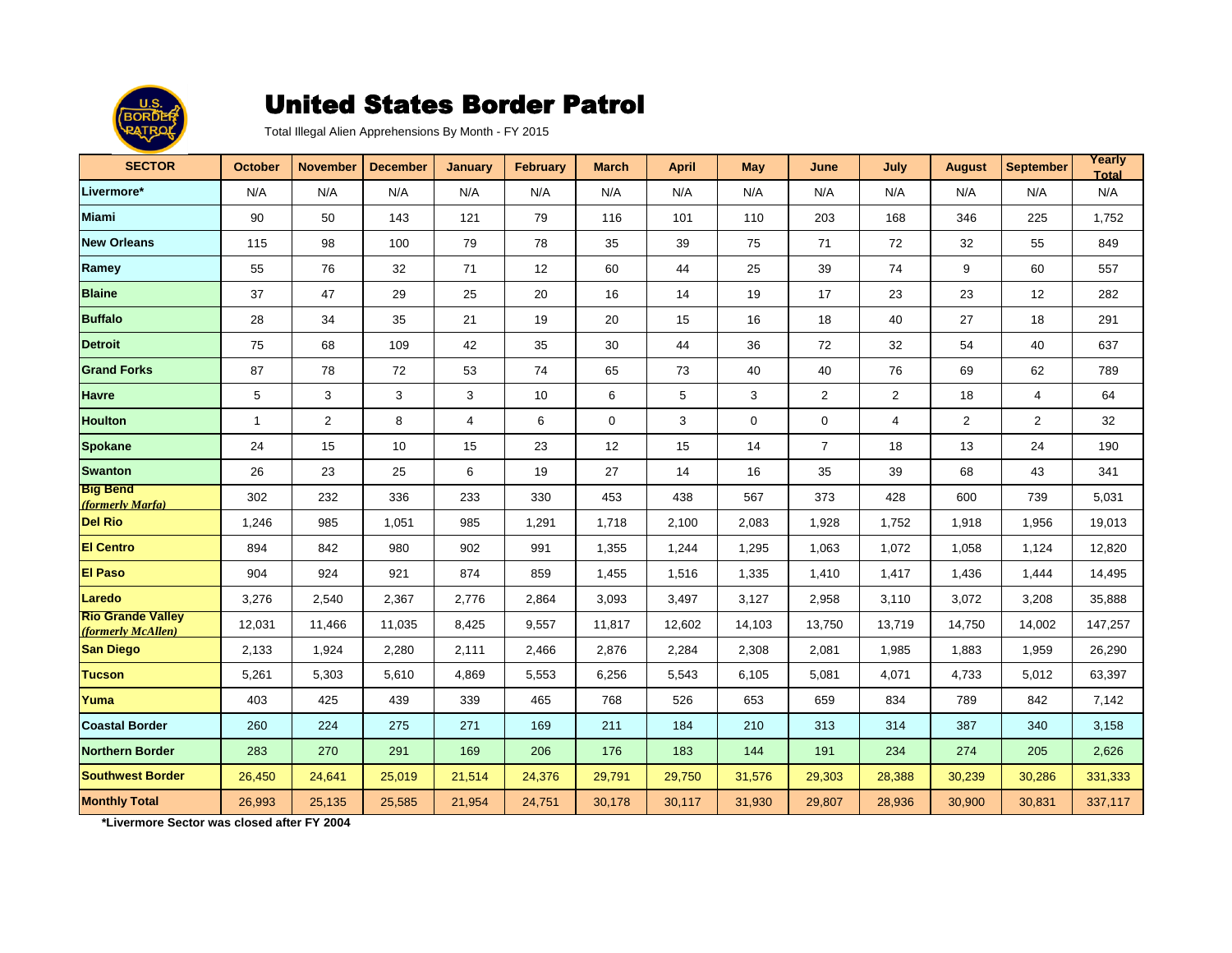

Total Illegal Alien Apprehensions By Month - FY 2016

| <b>SECTOR</b>                                  | <b>October</b> | <b>November</b> | <b>December</b> | <b>January</b> | <b>February</b> | <b>March</b> | <b>April</b> | <b>May</b>     | June           | July   | <b>August</b>  | <b>September</b> | Yearly<br><b>Total</b> |
|------------------------------------------------|----------------|-----------------|-----------------|----------------|-----------------|--------------|--------------|----------------|----------------|--------|----------------|------------------|------------------------|
| Livermore*                                     | N/A            | N/A             | N/A             | N/A            | N/A             | N/A          | N/A          | N/A            | N/A            | N/A    | N/A            | N/A              | N/A                    |
| <b>Miami</b>                                   | 271            | 206             | 337             | 207            | 181             | 310          | 331          | 266            | 232            | 286    | 274            | 304              | 3,205                  |
| <b>New Orleans</b>                             | 74             | 59              | 48              | 40             | 53              | 50           | 76           | 57             | 56             | 96     | 72             | 83               | 764                    |
| Ramey                                          | 21             | 57              | 64              | 28             | 68              | 63           | 61           | 78             | 72             | 66     | 43             | 73               | 694                    |
| <b>Blaine</b>                                  | 27             | 28              | 13              | 13             | 21              | 33           | 19           | 20             | 17             | 28     | 30             | 22               | 271                    |
| <b>Buffalo</b>                                 | 15             | $\overline{4}$  | $\overline{7}$  | 22             | 14              | 17           | 29           | 21             | 15             | 37     | 27             | 18               | 226                    |
| <b>Detroit</b>                                 | 55             | 38              | 58              | 35             | 54              | 61           | 51           | 78             | 67             | 64     | 89             | 66               | 716                    |
| <b>Grand Forks</b>                             | 40             | 40              | 25              | 48             | 26              | 49           | 35           | 34             | 34             | 66     | 62             | 46               | 505                    |
| <b>Havre</b>                                   | 4              | 5               | $\overline{1}$  | 4              | $\mathbf{1}$    | 2            | 9            | 4              | $\overline{2}$ | 2      | $\overline{7}$ | 2                | 43                     |
| <b>Houlton</b>                                 | 6              | $\mathbf 0$     | $\mathbf{1}$    | $\mathbf{1}$   | $\overline{2}$  | 2            | 2            | $\overline{7}$ | $\mathbf{1}$   | 2      | $\mathbf{1}$   | 0                | 25                     |
| <b>Spokane</b>                                 | 4              | 16              | 9               | $\overline{4}$ | 6               | 11           | 18           | 56             | 20             | 19     | 20             | 23               | 206                    |
| <b>Swanton</b>                                 | 25             | 13              | 25              | 10             | 14              | 26           | 18           | 14             | 34             | 35     | 30             | 47               | 291                    |
| <b>Big Bend</b><br>(formerly Marfa)            | 735            | 637             | 690             | 388            | 458             | 616          | 739          | 491            | 292            | 344    | 326            | 650              | 6,366                  |
| <b>Del Rio</b>                                 | 1,873          | 1,798           | 2,185           | 1,531          | 1,780           | 2,022        | 2,224        | 2,588          | 1,918          | 1,833  | 1,445          | 1,881            | 23,078                 |
| <b>El Centro</b>                               | 1,214          | 1,239           | 1,253           | 1,061          | 1,342           | 1,775        | 2,097        | 2,000          | 1,719          | 1,669  | 2,047          | 2,032            | 19,448                 |
| <b>El Paso</b>                                 | 1,639          | 1,679           | 2,187           | 1,148          | 1,399           | 2,158        | 2,408        | 2,481          | 2,369          | 2,503  | 2,708          | 2,955            | 25,634                 |
| Laredo                                         | 3,146          | 3,249           | 2,995           | 2,454          | 2,895           | 3,196        | 3,654        | 3,403          | 2,906          | 2,647  | 2,888          | 3,129            | 36,562                 |
| <b>Rio Grande Valley</b><br>(formerly McAllen) | 15,036         | 15,297          | 17,736          | 9,398          | 9,660           | 13,325       | 16,688       | 18,291         | 15,972         | 16,519 | 19,155         | 19,753           | 186,830                |
| <b>San Diego</b>                               | 2,081          | 2,022           | 2,196           | 2,525          | 2,504           | 3,108        | 3,329        | 3,118          | 2,522          | 2,555  | 2,748          | 3,183            | 31,891                 |
| <b>Tucson</b>                                  | 5,899          | 5,791           | 6,263           | 4,572          | 5,245           | 6,142        | 5,784        | 6,574          | 5,427          | 4,364  | 4,303          | 4,527            | 64,891                 |
| Yuma                                           | 1,101          | 1,126           | 1,509           | 681            | 789             | 974          | 1,166        | 1,391          | 1,325          | 1,289  | 1,428          | 1,391            | 14,170                 |
| <b>Coastal Border</b>                          | 366            | 322             | 449             | 275            | 302             | 423          | 468          | 401            | 360            | 448    | 389            | 460              | 4,663                  |
| <b>Northern Border</b>                         | 176            | 144             | 139             | 137            | 138             | 201          | 181          | 234            | 190            | 253    | 266            | 224              | 2,283                  |
| <b>Southwest Border</b>                        | 32,724         | 32,838          | 37,014          | 23,758         | 26,072          | 33,316       | 38,089       | 40,337         | 34,450         | 33,723 | 37,048         | 39,501           | 408,870                |
| <b>Monthly Total</b>                           | 33,266         | 33,304          | 37,602          | 24,170         | 26,512          | 33,940       | 38,738       | 40,972         | 35,000         | 34,424 | 37,703         | 40,185           | 415,816                |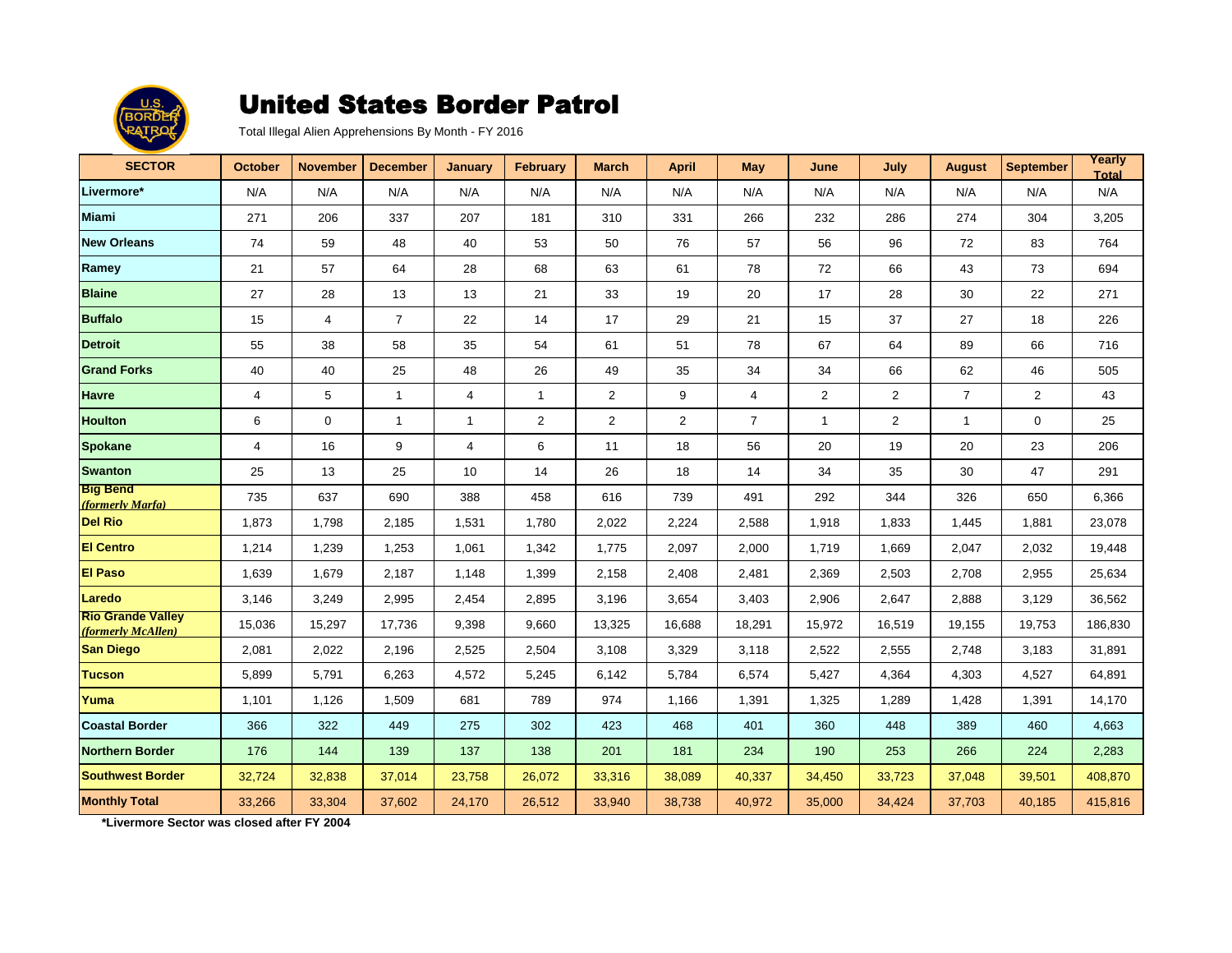

Total Illegal Alien Apprehensions By Month - FY 2017

| <b>SECTOR</b>                                  | October      | <b>November</b> | <b>December</b> | <b>January</b> | <b>February</b> | <b>March</b> | <b>April</b>            | <b>May</b> | June         | July           | <b>August</b>  | <b>September</b> | Yearly<br><b>Total</b> |
|------------------------------------------------|--------------|-----------------|-----------------|----------------|-----------------|--------------|-------------------------|------------|--------------|----------------|----------------|------------------|------------------------|
| Livermore*                                     | N/A          | N/A             | N/A             | N/A            | N/A             | N/A          | N/A                     | N/A        | N/A          | N/A            | N/A            | N/A              | N/A                    |
| <b>Miami</b>                                   | 178          | 186             | 329             | 161            | 194             | 150          | 193                     | 221        | 173          | 195            | 196            | 104              | 2,280                  |
| <b>New Orleans</b>                             | 76           | 98              | 81              | 121            | 94              | 88           | 50                      | 105        | 57           | 52             | 74             | 24               | 920                    |
| Ramey                                          | 77           | 41              | 62              | 99             | 15              | 15           | 39                      | 17         | $\mathbf 0$  | 8              | 15             | $\mathbf{0}$     | 388                    |
| <b>Blaine</b>                                  | 45           | 36              | 28              | 20             | 23              | 21           | 16                      | 12         | 23           | 27             | 27             | 10               | 288                    |
| <b>Buffalo</b>                                 | 9            | 19              | 12              | 24             | 66              | 16           | 33                      | 76         | 48           | 55             | 37             | 52               | 447                    |
| <b>Detroit</b>                                 | 64           | 30              | 34              | 43             | 71              | 143          | 119                     | 112        | 118          | 113            | 132            | 91               | 1,070                  |
| <b>Grand Forks</b>                             | 19           | 25              | 23              | 40             | 48              | 56           | 57                      | 44         | 42           | 51             | 58             | 33               | 496                    |
| <b>Havre</b>                                   | $\mathbf{1}$ | 3               | 2               | $\mathbf 0$    | $\overline{4}$  | $\mathbf 0$  | $\overline{\mathbf{4}}$ | 6          | 4            | $\overline{7}$ | $\overline{7}$ | $\mathbf{1}$     | 39                     |
| <b>Houlton</b>                                 | 5            | $\mathbf 0$     | $\mathbf 0$     | $\mathbf{1}$   | 0               | $\mathbf{1}$ | 0                       | 5          | $\mathbf{1}$ | 5              | 8              | $\overline{4}$   | 30                     |
| <b>Spokane</b>                                 | 16           | 10              | $\overline{7}$  | 5              | 18              | 22           | 14                      | 14         | 50           | 19             | 17             | 16               | 208                    |
| <b>Swanton</b>                                 | 10           | 22              | 25              | 19             | 43              | 43           | 25                      | 41         | 51           | 63             | 73             | 34               | 449                    |
| <b>Big Bend</b><br>(formerly Marfa)            | 697          | 603             | 477             | 473            | 383             | 357          | 413                     | 552        | 378          | 492            | 563            | 614              | 6,002                  |
| <b>Del Rio</b>                                 | 2,106        | 1,880           | 1,817           | 1,243          | 1,104           | 746          | 589                     | 740        | 761          | 760            | 798            | 932              | 13,476                 |
| <b>El Centro</b>                               | 2,441        | 1,850           | 1,870           | 1,796          | 1,196           | 871          | 849                     | 1,134      | 1,280        | 1,478          | 1,880          | 1,988            | 18,633                 |
| <b>El Paso</b>                                 | 3,973        | 4,105           | 3,948           | 2,779          | 1,575           | 978          | 906                     | 1,032      | 1,180        | 1,395          | 1,782          | 1,540            | 25,193                 |
| Laredo                                         | 3,350        | 3,194           | 2,460           | 2,265          | 1,710           | 1,256        | 1,304                   | 1,722      | 1,839        | 2,120          | 2,143          | 2,097            | 25,460                 |
| <b>Rio Grande Valley</b><br>(formerly McAllen) | 22,642       | 24,686          | 23,418          | 15,580         | 7,855           | 4,147        | 3,942                   | 4,882      | 5,817        | 7,107          | 8,650          | 8,836            | 137,562                |
| <b>San Diego</b>                               | 2,934        | 2,947           | 3,099           | 2,927          | 1,808           | 1,356        | 1,392                   | 1,724      | 1,652        | 1,764          | 2,241          | 2,242            | 26,086                 |
| <b>Tucson</b>                                  | 5,924        | 5,912           | 4,303           | 3,357          | 2,589           | 2,148        | 1,487                   | 2,199      | 2,632        | 2,177          | 2,913          | 3,016            | 38,657                 |
| Yuma                                           | 2,117        | 2,034           | 1,859           | 1,156          | 534             | 336          | 245                     | 534        | 548          | 894            | 1,318          | 1,272            | 12,847                 |
| <b>Coastal Border</b>                          | 331          | 325             | 472             | 381            | 303             | 253          | 282                     | 343        | 230          | 255            | 285            | 128              | 3,588                  |
| <b>Northern Border</b>                         | 169          | 145             | 131             | 152            | 273             | 302          | 268                     | 310        | 337          | 340            | 359            | 241              | 3,027                  |
| <b>Southwest Border</b>                        | 46,184       | 47,211          | 43,251          | 31,576         | 18,754          | 12,195       | 11,127                  | 14,519     | 16,087       | 18,187         | 22,288         | 22,537           | 303,916                |
| <b>Monthly Total</b>                           | 46,684       | 47,681          | 43,854          | 32,109         | 19,330          | 12,750       | 11,677                  | 15,172     | 16,654       | 18,782         | 22,932         | 22,906           | 310,531                |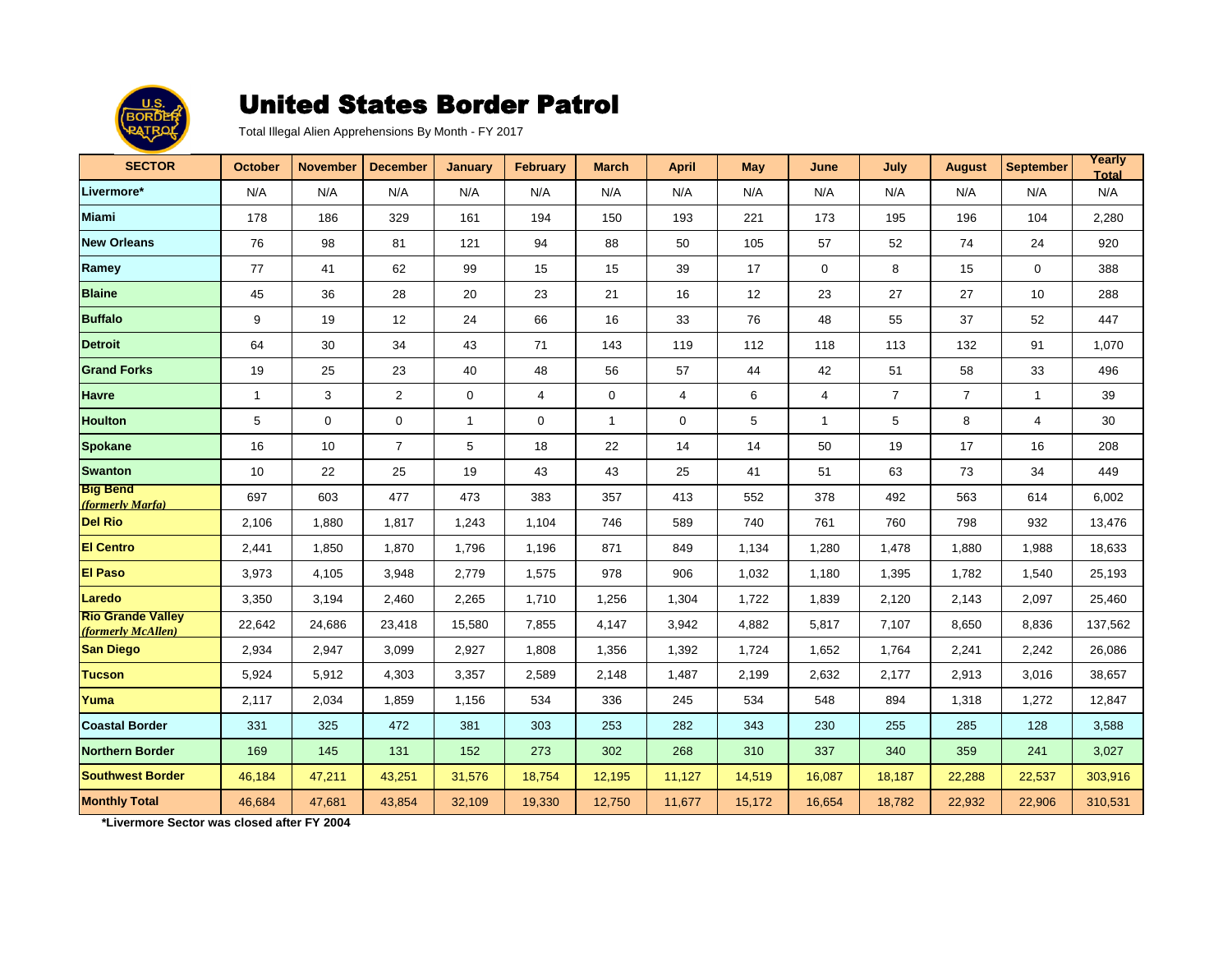

Total Illegal Alien Apprehensions By Month - FY 2018

| <b>SECTOR</b>                                  | October        | <b>November</b> | <b>December</b> | <b>January</b> | <b>February</b> | <b>March</b> | <b>April</b> | <b>May</b>  | June           | July           | <b>August</b> | <b>September</b> | Yearly<br><b>Total</b> |
|------------------------------------------------|----------------|-----------------|-----------------|----------------|-----------------|--------------|--------------|-------------|----------------|----------------|---------------|------------------|------------------------|
| Livermore*                                     | N/A            | N/A             | N/A             | N/A            | N/A             | N/A          | N/A          | N/A         | N/A            | N/A            | N/A           | N/A              | N/A                    |
| <b>Miami</b>                                   | 196            | 168             | 164             | 189            | 189             | 202          | 205          | 172         | 130            | 244            | 173           | 137              | 2,169                  |
| <b>New Orleans</b>                             | 46             | 62              | 27              | 86             | 63              | 54           | 63           | 35          | 115            | 43             | 102           | 102              | 798                    |
| Ramey                                          | $\overline{7}$ | 17              | 14              | 77             | 18              | 21           | 9            | 36          | 5              | 20             | 53            | 3                | 280                    |
| <b>Blaine</b>                                  | 19             | 22              | 22              | 15             | 10              | 54           | 40           | 35          | 27             | 22             | 43            | 50               | 359                    |
| <b>Buffalo</b>                                 | 48             | 23              | 17              | 25             | 16              | 29           | 32           | 46          | 55             | 33             | 28            | 32               | 384                    |
| <b>Detroit</b>                                 | 119            | 150             | 86              | 193            | 159             | 175          | 166          | 158         | 280            | 168            | 127           | 149              | 1,930                  |
| <b>Grand Forks</b>                             | 48             | 40              | 38              | 21             | 30              | 41           | 31           | 41          | 38             | 41             | 55            | 37               | 461                    |
| <b>Havre</b>                                   | 10             | 13              | 2               | $\mathbf 0$    | 2               | $\mathbf{1}$ | $\mathbf{1}$ | $\mathbf 0$ | 6              | $\overline{4}$ | 6             | 2                | 47                     |
| <b>Houlton</b>                                 | $\mathbf 0$    | $\overline{2}$  | 5               | 3              | 3               | 6            | 9            | 3           | $\overline{4}$ | 6              | 3             | 8                | 52                     |
| <b>Spokane</b>                                 | 30             | 16              | 17              | 22             | 19              | 36           | 27           | 32          | 29             | 39             | 52            | 28               | 347                    |
| <b>Swanton</b>                                 | 28             | 29              | 32              | 30             | 47              | 66           | 36           | 66          | 105            | 92             | 67            | 138              | 736                    |
| <b>Big Bend</b><br>(formerly Marfa)            | 819            | 828             | 802             | 543            | 838             | 703          | 808          | 743         | 375            | 456            | 585           | 545              | 8,045                  |
| <b>Del Rio</b>                                 | 1,046          | 1,186           | 1,113           | 1,083          | 1,306           | 1,466        | 1,451        | 1,486       | 1,462          | 1,365          | 1,506         | 1,363            | 15,833                 |
| <b>El Centro</b>                               | 2,194          | 2,123           | 2,110           | 2,052          | 1,954           | 2,697        | 2,790        | 2,683       | 2,327          | 2,531          | 2,821         | 2,948            | 29,230                 |
| <b>El Paso</b>                                 | 1,489          | 1,647           | 1,713           | 1,607          | 1,737           | 2,782        | 2,671        | 3,510       | 3,560          | 2,890          | 3,585         | 4,370            | 31,561                 |
| Laredo                                         | 2,451          | 2,283           | 1,982           | 2,296          | 2,671           | 3,652        | 3,370        | 3,210       | 2,586          | 2,600          | 2,785         | 2,755            | 32,641                 |
| <b>Rio Grande Valley</b><br>(formerly McAllen) | 9,722          | 11,726          | 11,668          | 9,484          | 9,611           | 14,140       | 15,993       | 17,491      | 14,703         | 13,238         | 16,744        | 17,742           | 162,262                |
| <b>San Diego</b>                               | 2,377          | 2,760           | 2,764           | 3,171          | 3,107           | 4,101        | 3,644        | 3,418       | 3,014          | 3,098          | 3,507         | 3,630            | 38,591                 |
| <b>Tucson</b>                                  | 3,854          | 4,562           | 4,400           | 3,925          | 3,824           | 5,785        | 5,012        | 4,760       | 4.146          | 3,241          | 3,627         | 5,036            | 52,172                 |
| Yuma                                           | 1,536          | 1,970           | 2,443           | 1,814          | 1,618           | 2,064        | 2,504        | 3,038       | 1,916          | 1,880          | 2,364         | 3,097            | 26,244                 |
| <b>Coastal Border</b>                          | 249            | 247             | 205             | 352            | 270             | 277          | 277          | 243         | 250            | 307            | 328           | 242              | 3,247                  |
| <b>Northern Border</b>                         | 302            | 295             | 219             | 309            | 286             | 408          | 342          | 381         | 544            | 405            | 381           | 444              | 4,316                  |
| <b>Southwest Border</b>                        | 25,488         | 29,085          | 28,995          | 25,975         | 26,666          | 37,390       | 38,243       | 40,339      | 34,089         | 31,299         | 37,524        | 41,486           | 396,579                |
| <b>Monthly Total</b>                           | 26,039         | 29,627          | 29,419          | 26,636         | 27,222          | 38,075       | 38,862       | 40,963      | 34,883         | 32,011         | 38,233        | 42,172           | 404,142                |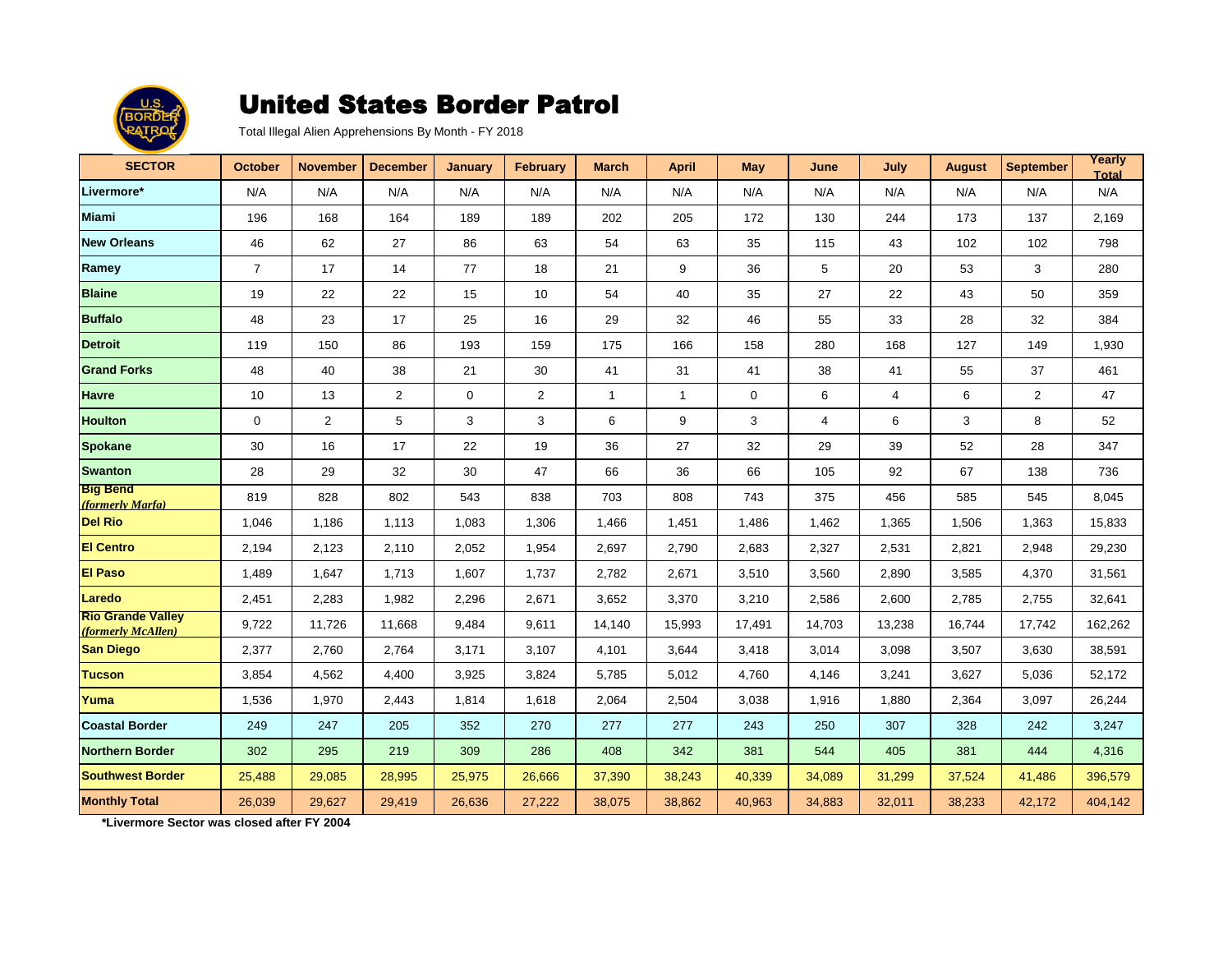

| <b>SECTOR</b>            | October        | <b>November</b> | <b>December</b> | January      | <b>February</b> | <b>March</b>   | <b>April</b>   | <b>May</b>  | June   | July   | <b>August</b> | <b>September</b> | Yearly<br><b>Total</b> |
|--------------------------|----------------|-----------------|-----------------|--------------|-----------------|----------------|----------------|-------------|--------|--------|---------------|------------------|------------------------|
| <b>Miami</b>             | 201            | 136             | 149             | 172          | 111             | 184            | 191            | 163         | 140    | 165    | 179           | 100              | 1,891                  |
| <b>New Orleans</b>       | 74             | 82              | 60              | 100          | 101             | 94             | 132            | 105         | 100    | 87     | 105           | 92               | 1132                   |
| Ramey                    | 21             | 26              | 36              | 32           | 20              | 61             | 15             | 64          | 78     | 27     | 106           | 76               | 562                    |
| <b>Blaine</b>            | 53             | 35              | 48              | 41           | 41              | 54             | 35             | 27          | 53     | 49     | 38            | 50               | 524                    |
| <b>Buffalo</b>           | 40             | 29              | 19              | 26           | 27              | 43             | 33             | 18          | 55     | 93     | 123           | 31               | 537                    |
| <b>Detroit</b>           | 188            | 107             | 119             | 107          | 115             | 118            | 102            | 114         | 95     | 79     | 80            | 98               | 1,322                  |
| <b>Grand Forks</b>       | 24             | 28              | 29              | 20           | 24              | 36             | 48             | 41          | 43     | 31     | 41            | 47               | 412                    |
| <b>Havre</b>             | $\overline{7}$ | $\overline{7}$  | 5               | 8            | 0               | 5              | $\overline{7}$ | 3           | 8      | 14     | 5             | 8                | 77                     |
| <b>Houlton</b>           | 2              | 3               | $\overline{2}$  | $\mathbf{0}$ | $\mathbf 0$     | $\overline{4}$ | $\mathbf{1}$   | $\mathbf 0$ | 4      | 19     | 8             | 9                | 52                     |
| <b>Spokane</b>           | 38             | 41              | 23              | 57           | 42              | 52             | 37             | 46          | 11     | 19     | 30            | 32               | 428                    |
| <b>Swanton</b>           | 148            | 68              | 79              | 40           | 58              | 109            | 73             | 104         | 87     | 91     | 80            | 119              | 1056                   |
| <b>Big Bend</b>          | 555            | 448             | 621             | 588          | 845             | 942            | 941            | 1557        | 628    | 799    | 922           | 791              | 9,637                  |
| <b>Del Rio</b>           | 2,002          | 2,088           | 2,024           | 2,524        | 4,013           | 5,563          | 5,848          | 8,563       | 8,085  | 6,686  | 5,297         | 4,576            | 57,269                 |
| <b>El Centro</b>         | 3,242          | 3,189           | 2,718           | 2,461        | 3,319           | 3,561          | 3,386          | 3,482       | 2,885  | 2,214  | 2,327         | 2,354            | 35,138                 |
| <b>El Paso</b>           | 7,334          | 8,867           | 9,450           | 9,137        | 14,171          | 22,224         | 27,073         | 38,637      | 18,882 | 11,594 | 8,078         | 6,696            | 182,143                |
| Laredo                   | 3,448          | 2,669           | 2,059           | 2,632        | 3,123           | 4,192          | 3,975          | 4,115       | 3,819  | 2,686  | 2,421         | 3,239            | 38,378                 |
| <b>Rio Grande Valley</b> | 20,755         | 20,713          | 18,372          | 17,713       | 25,366          | 33,763         | 36,727         | 49,821      | 43,207 | 36,854 | 22,355        | 13,489           | 339,135                |
| <b>San Diego</b>         | 4,227          | 4,577           | 5,816           | 4,122        | 5,448           | 6,881          | 6,197          | 5,882       | 4,684  | 3,458  | 3,321         | 3,436            | 58,049                 |
| <b>Tucson</b>            | 5,828          | 5,062           | 4,912           | 4,096        | 4,911           | 7,257          | 5,921          | 6,875       | 5,517  | 4,129  | 4,080         | 4,902            | 63,490                 |
| Yuma                     | 3,614          | 4,244           | 4,779           | 4,706        | 5,687           | 8,450          | 9,205          | 13,924      | 7,195  | 3,558  | 1,883         | 1,024            | 68,269                 |
| <b>Coastal Border</b>    | 296            | 244             | 245             | 304          | 232             | 339            | 338            | 332         | 318    | 279    | 390           | 268              | 3,585                  |
| <b>Northern Border</b>   | 500            | 318             | 324             | 299          | 307             | 421            | 336            | 353         | 356    | 395    | 405           | 394              | 4,408                  |
| <b>Southwest Border</b>  | 51,005         | 51,857          | 50,751          | 47,979       | 66,883          | 92,833         | 99,273         | 132,856     | 94,902 | 71,978 | 50,684        | 40,507           | 851,508                |
| <b>Monthly Total</b>     | 51,801         | 52,419          | 51,320          | 48,582       | 67,422          | 93,593         | 99,947         | 133,541     | 95,576 | 72,652 | 51,479        | 41,169           | 859,501                |